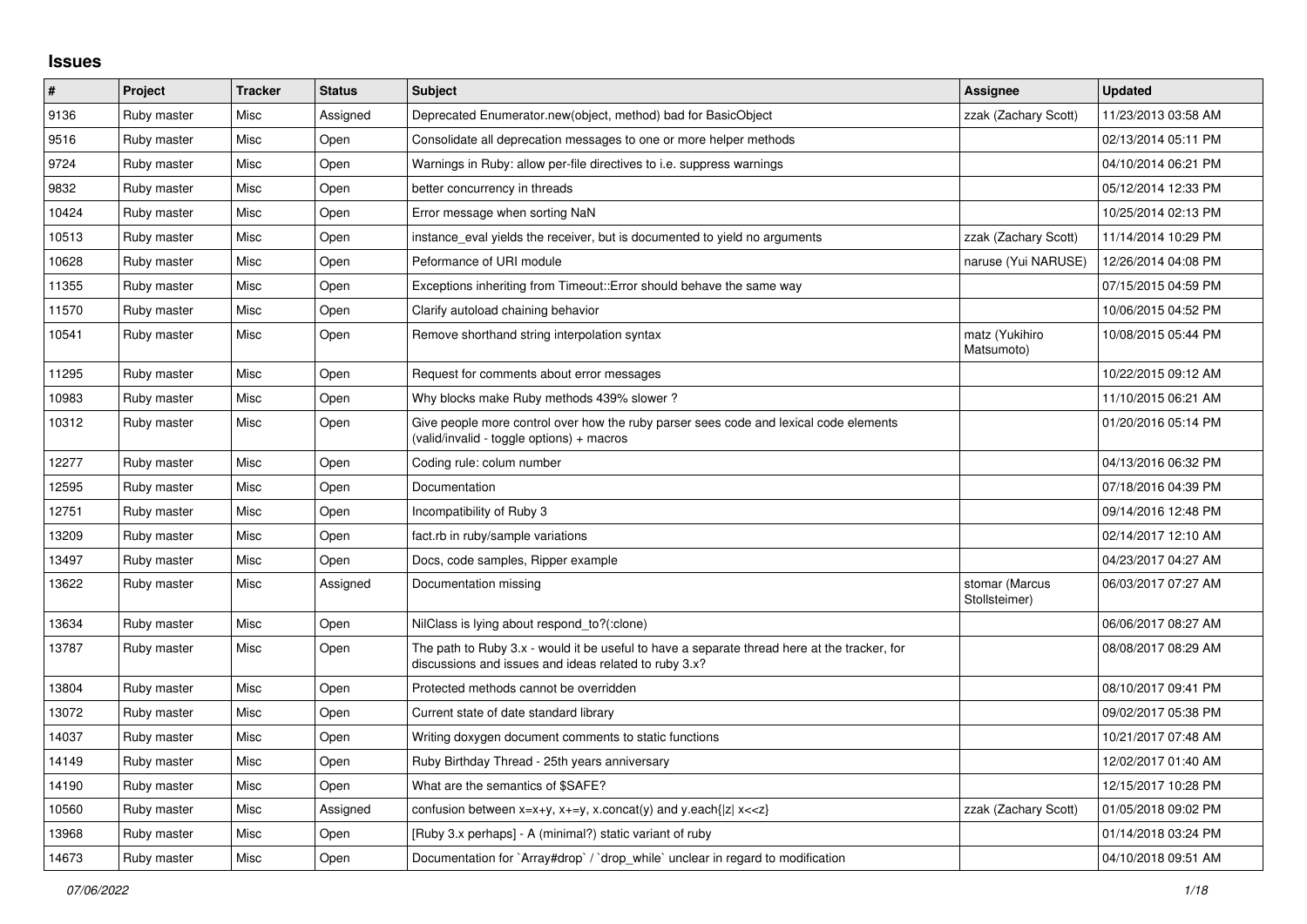| #     | Project     | <b>Tracker</b> | <b>Status</b> | Subject                                                                                                                             | Assignee                     | <b>Updated</b>      |
|-------|-------------|----------------|---------------|-------------------------------------------------------------------------------------------------------------------------------------|------------------------------|---------------------|
| 14692 | Ruby master | Misc           | Open          | Question: Ruby stdlib's Option Parser                                                                                               | nobu (Nobuyoshi<br>Nakada)   | 04/22/2018 05:53 AM |
| 14735 | Ruby master | Misc           | Open          | thread-safe operations in a hash could be documented                                                                                |                              | 05/04/2018 01:09 PM |
| 14760 | Ruby master | Misc           | Open          | cross-thread IO#close semantics                                                                                                     | matz (Yukihiro<br>Matsumoto) | 05/17/2018 08:21 AM |
| 14768 | Ruby master | Misc           | Open          | Add documentation for    and &&                                                                                                     |                              | 05/17/2018 09:45 AM |
| 14770 | Ruby master | Misc           | Open          | [META] DevelopersMeeting                                                                                                            |                              | 05/17/2018 12:28 PM |
| 14825 | Ruby master | Misc           | Open          | When redefining 'attr xx' methods the visibility becomes 'public'                                                                   |                              | 06/05/2018 05:57 AM |
| 14917 | Ruby master | Misc           | Assigned      | Add RDoc documents to tar ball                                                                                                      | aycabta (aycabta.)           | 07/21/2018 09:29 AM |
| 10783 | Ruby master | Misc           | Open          | String#concat has an "appending" behavior                                                                                           |                              | 08/08/2018 03:08 AM |
| 10791 | Ruby master | Misc           | Assigned      | [PATCH 1/1] Remove unnecessary passing value from doc for Observable                                                                |                              | 08/10/2018 10:51 AM |
| 15136 | Ruby master | Misc           | Open          | Fix - Wparentheses warnings                                                                                                         |                              | 09/20/2018 09:41 AM |
| 15224 | Ruby master | Misc           | Open          | [DOCs] Minor inconsistency in class Array #initialize_copy -<br>https://ruby-doc.org/core-2.5.1/Array.html#method-i-initialize_copy |                              | 10/13/2018 02:26 PM |
| 15249 | Ruby master | Misc           | Open          | Documentation for attr_accessor and attr_reader should be corrected                                                                 |                              | 10/23/2018 08:09 PM |
| 15202 | Ruby master | Misc           | Open          | Adding Coverity Scan to CI to see the result casually                                                                               |                              | 10/25/2018 10:50 AM |
| 15007 | Ruby master | Misc           | Open          | Let all Init_xxx and extension APIs frequently called from init code paths be considered cold                                       | naruse (Yui NARUSE)          | 12/06/2018 11:05 AM |
| 15402 | Ruby master | Misc           | Open          | Shrinking excess retained memory of container types on promotion to uncollectible                                                   |                              | 12/11/2018 08:43 PM |
| 15418 | Ruby master | Misc           | Open          | Date.parse('2018')                                                                                                                  |                              | 12/15/2018 09:17 PM |
| 15431 | Ruby master | Misc           | Open          | Hashes and arrays should not require commas to seperate values when using new lines                                                 |                              | 12/18/2018 11:05 AM |
| 15487 | Ruby master | Misc           | Assigned      | Clarify default gems maintanance policy                                                                                             | hsbt (Hiroshi<br>SHIBATA)    | 12/30/2018 08:42 PM |
| 15510 | Ruby master | Misc           | Open          | Easter egg in Thread.handle_interrupt                                                                                               |                              | 01/05/2019 11:53 PM |
| 15514 | Ruby master | Misc           | Open          | Add documentation for implicit array decomposition                                                                                  |                              | 01/10/2019 04:43 PM |
| 15568 | Ruby master | Misc           | Open          | TracePoint(:raise)#parameters raises RuntimeError                                                                                   |                              | 01/27/2019 12:02 AM |
| 15654 | Ruby master | Misc           | Open          | Documentation for Complex is wrong or misleading                                                                                    |                              | 03/11/2019 11:55 AM |
| 11783 | Ruby master | Misc           | Open          | Do you have any idea if you have a budgets?                                                                                         |                              | 05/16/2019 09:06 PM |
| 15744 | Ruby master | Misc           | Open          | Improvement needed to documentation of 'Literals'                                                                                   |                              | 06/24/2019 02:27 AM |
| 15802 | Ruby master | Misc           | Open          | Reduce the minimum string buffer size from 127 to 63 bytes                                                                          | ko1 (Koichi Sasada)          | 07/30/2019 04:04 AM |
| 16025 | Ruby master | Misc           | Assigned      | 'st_check_for_sizeof_st_index_t' declared as array with a negative size (emscripten)                                                | nobu (Nobuyoshi<br>Nakada)   | 07/30/2019 11:20 AM |
| 16130 | Ruby master | Misc           | Open          | [Discussion / Ideas] Finding a good name for the concept of/behind guilds - primarily the NAME                                      |                              | 08/27/2019 04:00 PM |
| 15806 | Ruby master | Misc           | Assigned      | Explicitly initialise encodings on init to remove branches on encoding lookup                                                       | nobu (Nobuyoshi<br>Nakada)   | 08/29/2019 04:29 AM |
| 16160 | Ruby master | Misc           | Open          | Lazy init thread local storage                                                                                                      |                              | 09/22/2019 01:55 AM |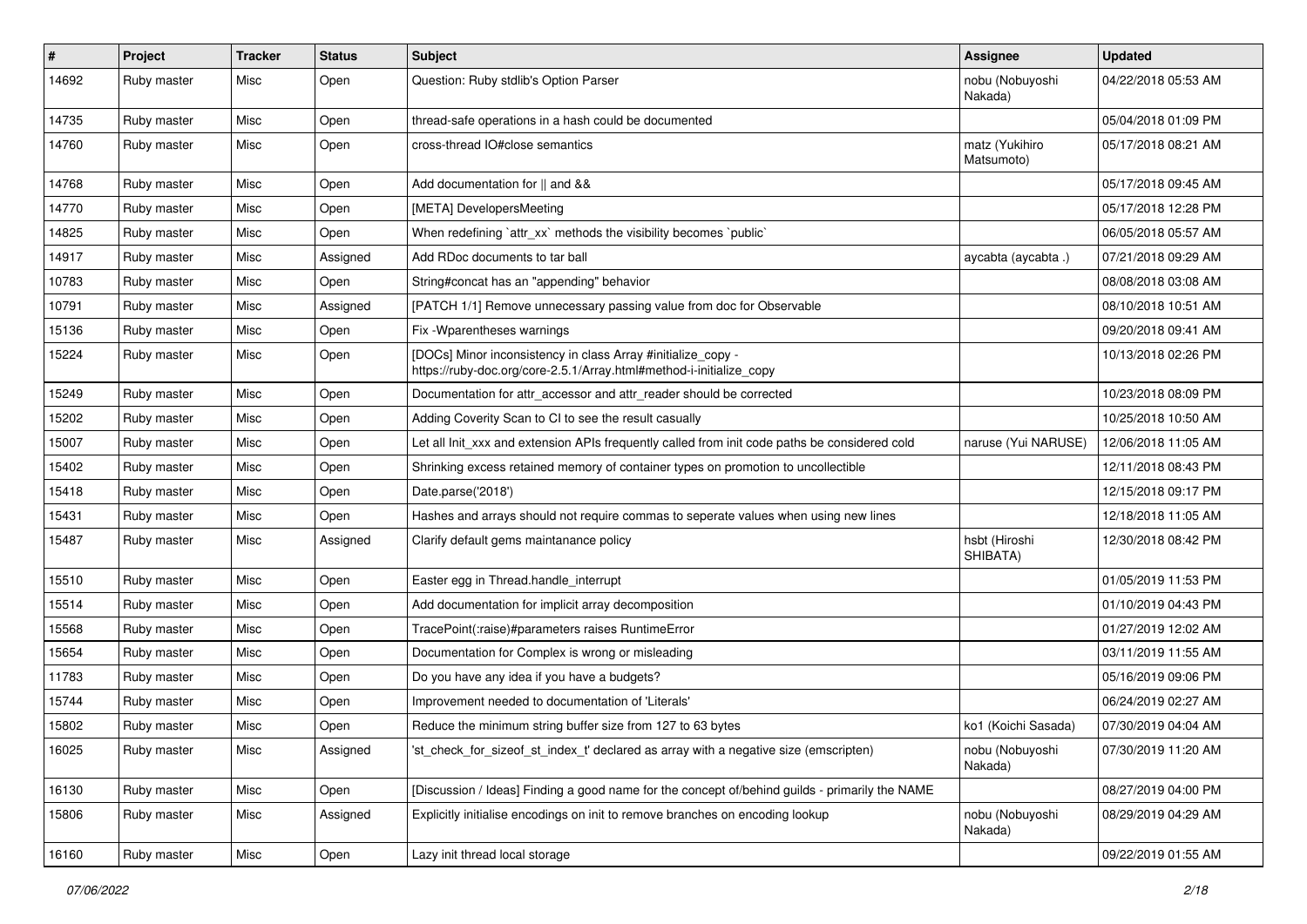| #     | Project     | <b>Tracker</b> | <b>Status</b> | Subject                                                                                                     | <b>Assignee</b>                | <b>Updated</b>      |
|-------|-------------|----------------|---------------|-------------------------------------------------------------------------------------------------------------|--------------------------------|---------------------|
| 16235 | Ruby master | Misc           | Open          | ENV assoc spec test does not test invalid name                                                              |                                | 10/05/2019 10:53 PM |
| 16114 | Ruby master | Misc           | Open          | Naming of "beginless range"                                                                                 |                                | 10/08/2019 03:06 PM |
| 16157 | Ruby master | Misc           | Open          | What is the correct and *portable* way to do generic delegation?                                            |                                | 10/15/2019 04:28 PM |
| 16267 | Ruby master | Misc           | Open          | MinGW CI - add to Actions?                                                                                  |                                | 10/21/2019 01:10 AM |
| 16346 | Ruby master | Misc           | Open          | Confusing macro name: RUBY_MARK_NO_PIN_UNLESS_NULL                                                          |                                | 11/13/2019 07:39 AM |
| 16124 | Ruby master | Misc           | Assigned      | Let the transient heap belong to objspace                                                                   | ko1 (Koichi Sasada)            | 11/18/2019 08:48 AM |
| 16188 | Ruby master | Misc           | Open          | What are the performance implications of the new keyword arguments in 2.7 and 3.0?                          | jeremyevans0 (Jeremy<br>Evans) | 11/27/2019 04:45 PM |
| 16396 | Ruby master | Misc           | Open          | What is the reason for this behaviour of Find.find?                                                         |                                | 12/09/2019 02:51 PM |
| 16408 | Ruby master | Misc           | Open          | Ruby docs list incorrect method signatures for PTY::getpty/PTY::spawn                                       |                                | 12/12/2019 05:12 PM |
| 16464 | Ruby master | Misc           | Open          | Which core objects should support deconstruct/deconstruct_keys?                                             |                                | 12/30/2019 07:54 AM |
| 16507 | Ruby master | Misc           | Open          | $=$ vs include? or match?                                                                                   |                                | 01/12/2020 11:27 PM |
| 16487 | Ruby master | Misc           | Open          | Potential for SIMD usage in ruby-core                                                                       |                                | 01/16/2020 05:25 AM |
| 16629 | Ruby master | Misc           | Open          | ruby-loco now built & saved on GitHub, both mingw & mswin builds                                            |                                | 02/12/2020 01:53 PM |
| 16630 | Ruby master | Misc           | Assigned      | Deprecate pub/ruby/*snapshot* and use pub/ruby/snapshot/* instead                                           | matz (Yukihiro<br>Matsumoto)   | 02/27/2020 09:52 AM |
| 16659 | Ruby master | Misc           | Open          | Documentation on Regexp missing for absence pattern (?~pat)                                                 |                                | 02/27/2020 04:16 PM |
| 16671 | Ruby master | Misc           | Open          | <b>BASERUBY</b> version policy                                                                              |                                | 03/05/2020 01:11 AM |
| 16678 | Ruby master | Misc           | Open          | Array#values_at has unintuitive behavior when supplied a range starting with negative index                 |                                | 03/09/2020 02:06 PM |
| 16750 | Ruby master | Misc           | Open          | Change typedef of VALUE for better type checking                                                            |                                | 04/03/2020 02:34 AM |
| 16803 | Ruby master | Misc           | Open          | Discussion: those internal macros reside in public API headers                                              |                                | 05/14/2020 12:27 PM |
| 16895 | Ruby master | Misc           | Open          | Request for cooperation: Try your applications/libraries with master branch and debug options               |                                | 05/15/2020 11:51 PM |
| 16747 | Ruby master | Misc           | Assigned      | Repository reorganization request                                                                           | nobu (Nobuyoshi<br>Nakada)     | 05/22/2020 01:30 PM |
| 17053 | Ruby master | Misc           | Open          | RDoc for Hash Keys                                                                                          |                                | 07/28/2020 01:21 AM |
| 17137 | Ruby master | Misc           | Open          | Cooperation on maintaining official docker ruby images                                                      |                                | 09/02/2020 05:03 PM |
| 17154 | Ruby master | Misc           | Open          | Update Pathname Documentation to Clarify Expected Behavior                                                  | akr (Akira Tanaka)             | 09/05/2020 01:18 PM |
| 17174 | Ruby master | Misc           | Open          | "Error relocating, symbol not found" error when compiling a native extension on Alpine with Ruby<br>$>=2.4$ |                                | 10/06/2020 11:19 AM |
| 17199 | Ruby master | Misc           | Open          | id outputed by inspect and to_s output does not allow to find actual object_id and vice-versa               |                                | 10/20/2020 09:35 PM |
| 17309 | Ruby master | Misc           | Open          | URI.escape being deprecated, yet there is no replacement                                                    |                                | 11/11/2020 12:52 AM |
| 17376 | Ruby master | Misc           | Assigned      | Reduce number of GitHub Actions                                                                             | shyouhei (Shyouhei<br>Urabe)   | 12/10/2020 11:50 AM |
| 17390 | Ruby master | Misc           | Open          | Class and method-level docs for Ractor                                                                      |                                | 12/13/2020 06:33 PM |
| 17399 | Ruby master | Misc           | Open          | Are endless methods experimental?                                                                           |                                | 12/22/2020 07:05 PM |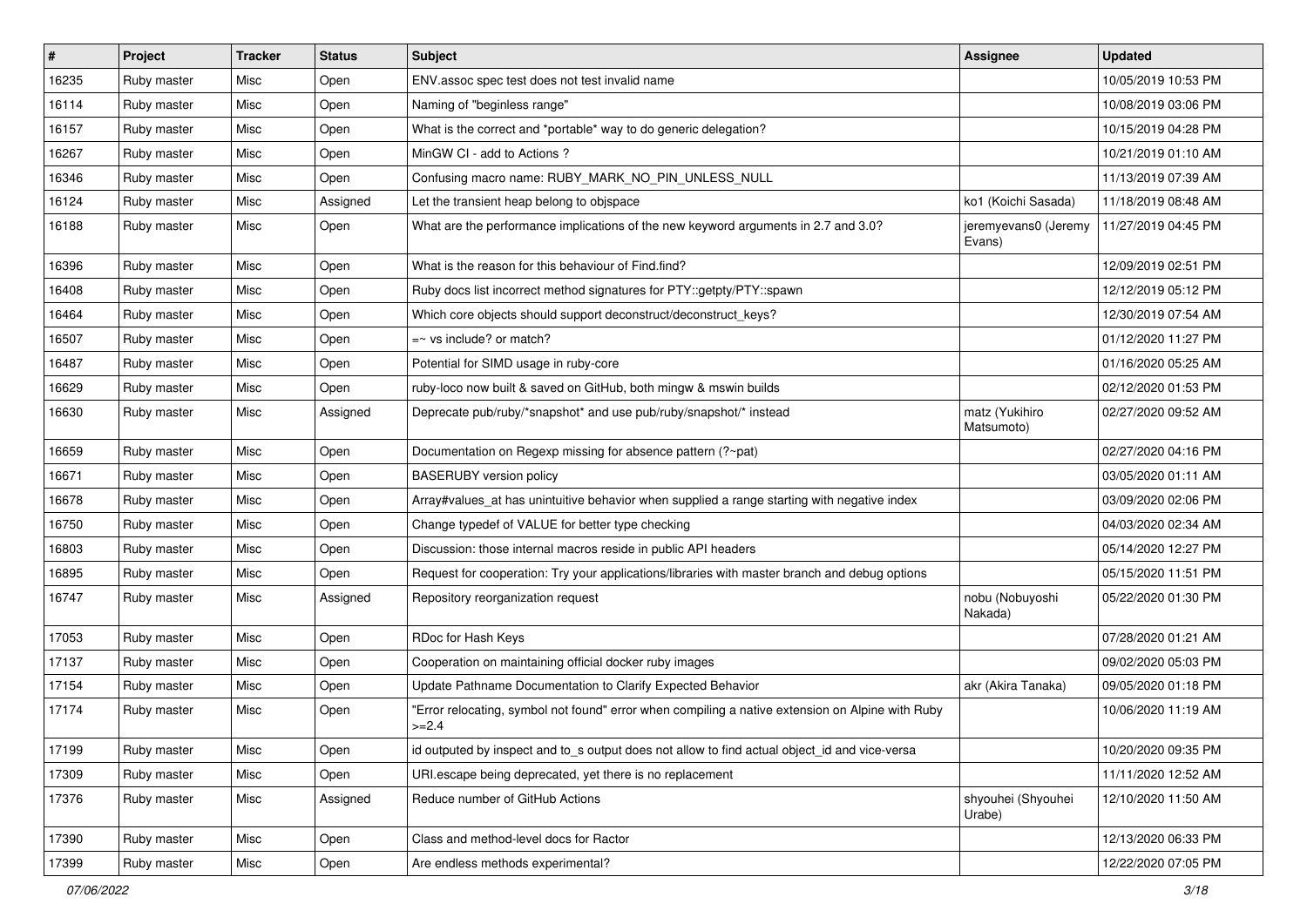| #     | Project     | <b>Tracker</b> | <b>Status</b> | <b>Subject</b>                                                                                                             | <b>Assignee</b>              | <b>Updated</b>      |
|-------|-------------|----------------|---------------|----------------------------------------------------------------------------------------------------------------------------|------------------------------|---------------------|
| 17422 | Ruby master | Misc           | Open          | 3.0 documentation problems tracking ticket                                                                                 |                              | 12/24/2020 12:51 PM |
| 16436 | Ruby master | Misc           | Open          | hash missing #last method, make it not so consistent (it has #first)                                                       |                              | 01/06/2021 09:47 AM |
| 17565 | Ruby master | Misc           | Open          | Prefer use of access(2) in rb_file_load_ok() to check for existence of require'd files                                     |                              | 01/21/2021 08:52 PM |
| 17569 | Ruby master | Misc           | Open          | uri lib maintainership                                                                                                     | akr (Akira Tanaka)           | 01/23/2021 10:42 AM |
| 17586 | Ruby master | Misc           | Open          | Please run Windows CI in all std-lib repos                                                                                 |                              | 01/28/2021 02:34 PM |
| 17591 | Ruby master | Misc           | Open          | Test frameworks and REPLs do not show deprecation warnings by default                                                      |                              | 02/17/2021 09:06 AM |
| 17637 | Ruby master | Misc           | Open          | Endless ranges with `nil` boundary weird behavior                                                                          |                              | 02/19/2021 07:57 AM |
| 17815 | Ruby master | Misc           | Open          | Snapcraft Ruby plugin                                                                                                      |                              | 04/20/2021 07:59 PM |
| 17829 | Ruby master | Misc           | Open          | Clang/LLVM correctness of x64-mingw32 build (`shorten-64-to-32` warnings)                                                  |                              | 04/26/2021 04:23 PM |
| 17683 | Ruby master | Misc           | Open          | Current status of beginless range (experimental or not)                                                                    |                              | 06/05/2021 07:22 AM |
| 17662 | Ruby master | Misc           | Assigned      | The heredoc pattern used in tests does not syntax highlight correctly in many editors                                      | nobu (Nobuyoshi<br>Nakada)   | 06/30/2021 12:54 PM |
| 16805 | Ruby master | Misc           | Assigned      | Coroutine's license is unclear                                                                                             | ReiOdaira (Rei Odaira)       | 07/01/2021 10:09 PM |
| 18068 | Ruby master | Misc           | Open          | Silence LoadError only if it is for rubygems itself                                                                        | hsbt (Hiroshi<br>SHIBATA)    | 08/08/2021 02:21 PM |
| 18082 | Ruby master | Misc           | Open          | FileUtils.remove entry secure has inconsistent document                                                                    |                              | 08/17/2021 04:26 PM |
| 18150 | Ruby master | Misc           | Open          | Proposal: Deprecate leading zero syntax to declare octals, since it's extremely confusing (and<br>Python 3 removed it too) |                              | 09/04/2021 03:21 AM |
| 17720 | Ruby master | Misc           | Assigned      | Cirrus CI to check non-x86 64 architecture cases by own machines                                                           | jaruga (Jun Aruga)           | 09/26/2021 10:24 AM |
| 18248 | Ruby master | Misc           | Open          | Add Feature Triaging Guide                                                                                                 |                              | 10/12/2021 03:21 PM |
| 12911 | Ruby master | Misc           | Assigned      | Translate docs                                                                                                             |                              | 11/24/2021 04:52 AM |
| 18352 | Ruby master | Misc           | Open          | What is the Hash#grep expected?                                                                                            |                              | 11/28/2021 10:39 PM |
| 17502 | Ruby master | Misc           | Open          | C vs Ruby                                                                                                                  | ko1 (Koichi Sasada)          | 12/02/2021 07:53 PM |
| 18420 | Ruby master | Misc           | Open          | Question about how to handle IO.pipe reader and writer when forking                                                        |                              | 12/22/2021 12:04 AM |
| 18404 | Ruby master | Misc           | Open          | 3.1 documentation problems tracking ticket                                                                                 |                              | 12/24/2021 03:59 PM |
| 16512 | Ruby master | Misc           | Assigned      | Improving `www.ruby-lang.org` reference by merging with `rubyreferences.github.io`                                         | zverok (Victor<br>Shepelev)  | 02/01/2022 12:28 PM |
| 18587 | Ruby master | Misc           | Open          | What was the reason behind Ruby choosing SipHash for Hash?                                                                 |                              | 02/17/2022 12:02 AM |
| 18371 | Ruby master | Misc           | Assigned      | Release branches (release information in general)                                                                          | naruse (Yui NARUSE)          | 03/23/2022 10:32 PM |
| 18725 | Ruby master | Misc           | Open          | IO#write and IO#wait_writable block for write pipe if read pipe is closed in other thread on<br>OpenBSD                    |                              | 04/13/2022 11:20 PM |
| 18726 | Ruby master | Misc           | Open          | CI Error on c99 and c2x                                                                                                    | shyouhei (Shyouhei<br>Urabe) | 04/19/2022 09:05 AM |
| 18761 | Ruby master | Misc           | Open          | provide an example wasm project                                                                                            | katei (Yuta Saito)           | 05/23/2022 11:01 AM |
| 18840 | Ruby master | Misc           | Open          | Top-level #using and other methods docs                                                                                    |                              | 06/18/2022 07:12 PM |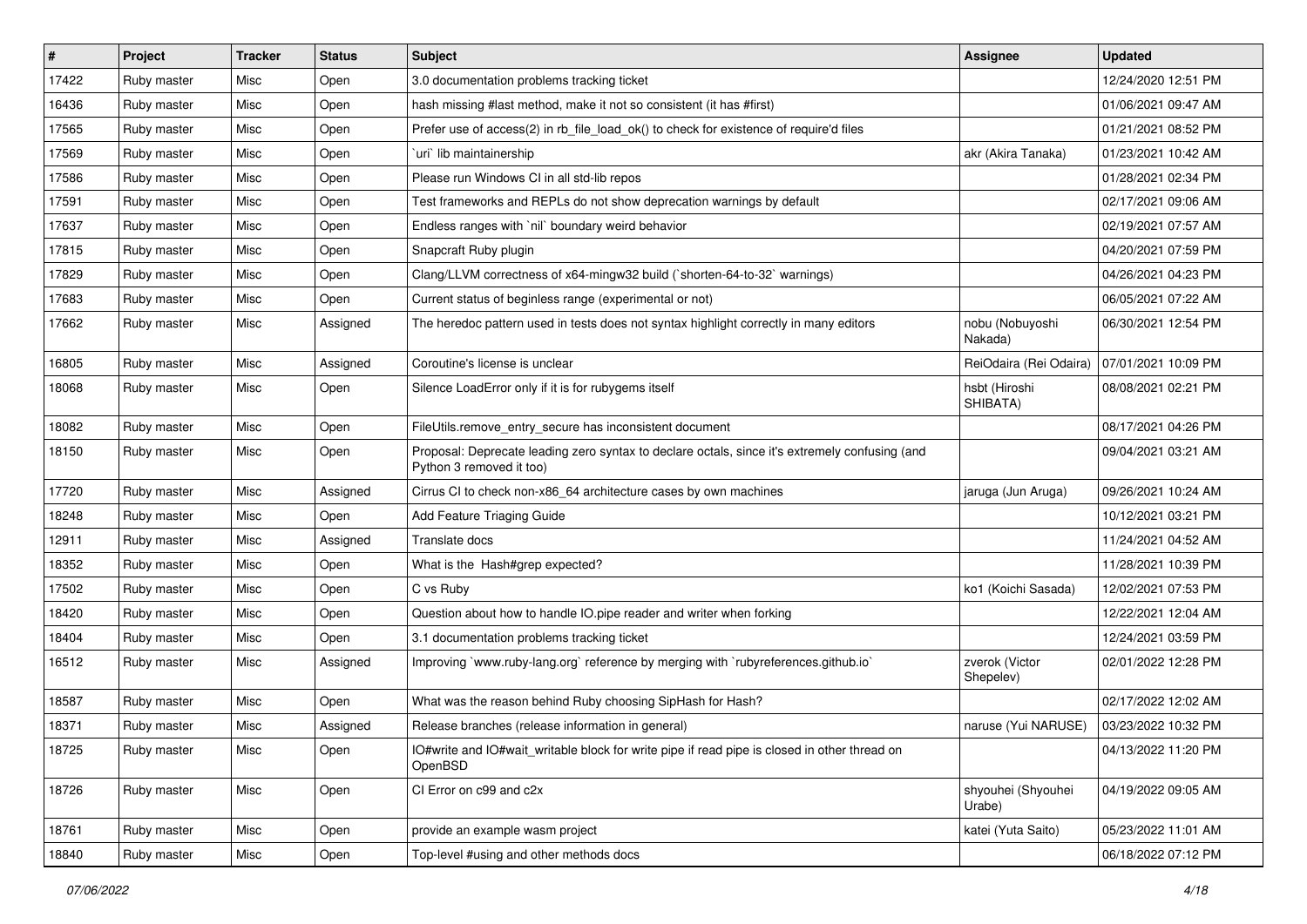| $\sharp$ | Project     | <b>Tracker</b> | <b>Status</b> | Subject                                                                                   | <b>Assignee</b>                       | <b>Updated</b>      |
|----------|-------------|----------------|---------------|-------------------------------------------------------------------------------------------|---------------------------------------|---------------------|
| 18836    | Ruby master | Misc           | Open          | DevMeeting-2022-07-21                                                                     |                                       | 06/30/2022 03:26 AM |
| 18888    | Ruby master | Misc           | Open          | Migrate ruby-lang.org mail services to Google Domains and Google Workspace                |                                       | 06/30/2022 09:14 PM |
| 18891    | Ruby master | Misc           | Open          | Expand tabs in C code                                                                     |                                       | 07/06/2022 07:20 AM |
| 7981     | Ruby master | Feature        | Open          | ruby does not respect --                                                                  |                                       | 02/28/2013 02:49 PM |
| 8083     | Ruby master | Feature        | Assigned      | Exit status is limited to one-byte values which is invalid for Windows                    | cruby-windows                         | 03/14/2013 08:26 PM |
| 8184     | Ruby master | Feature        | Open          | Avoid the creation of meaningless ranges (nil, false, true)                               |                                       | 03/29/2013 11:16 PM |
| 8232     | Ruby master | Feature        | Open          | Rudiments of abstract algebra in Ruby                                                     | matz (Yukihiro<br>Matsumoto)          | 04/09/2013 01:47 AM |
| 8223     | Ruby master | Feature        | Open          | Make Matrix more omnivorous.                                                              | marcandre<br>(Marc-Andre Lafortune)   | 04/09/2013 03:42 AM |
| 8321     | Ruby master | Feature        | Open          | Ripper: I would like coordinates for keywords                                             |                                       | 05/10/2013 07:01 PM |
| 8404     | Ruby master | Feature        | Open          | virtual, hooked or read only global variabels for ruby only code too                      |                                       | 05/14/2013 09:19 PM |
| 8452     | Ruby master | Feature        | Open          | Kernel#otherwise to rewrite code like (obj    default_obj).do_smth                        |                                       | 05/26/2013 08:41 PM |
| 8449     | Ruby master | Feature        | Open          | Array#ary_plus always returns an array                                                    | nobu (Nobuyoshi<br>Nakada)            | 06/02/2013 04:23 PM |
| 8478     | Ruby master | Feature        | Open          | The hash returned by Enumerable#group_by should have an empty array for its default value | matz (Yukihiro<br>Matsumoto)          | 06/04/2013 03:56 PM |
| 8494     | Ruby master | Feature        | Open          | Safe method for defensive copies. alternative to 'dup'                                    |                                       | 06/05/2013 04:26 PM |
| 8506     | Ruby master | Feature        | Open          | Object#iter_for / Object#to_iter                                                          |                                       | 06/10/2013 05:21 PM |
| 8598     | Ruby master | Feature        | Open          | Expose information whether a timezone offset has been explicitly set on DateTime object   |                                       | 07/03/2013 08:27 PM |
| 8614     | Ruby master | Feature        | Open          | Object#singleton_class with a block                                                       |                                       | 07/12/2013 10:14 AM |
| 8688     | Ruby master | Feature        | Open          | #sprintf should accept strings as keys                                                    |                                       | 07/26/2013 02:33 AM |
| 8714     | Ruby master | Feature        | Open          | Non-interpolated regular expression literal                                               |                                       | 08/02/2013 08:00 PM |
| 8663     | Ruby master | Feature        | Open          | Officialy alias ArgumentError to ArgError                                                 | matz (Yukihiro<br>Matsumoto)          | 08/09/2013 07:42 PM |
| 7518     | Ruby master | Feature        | Assigned      | Fiddle::Pointer#to_str and Fiddle::Pointer#to_int should be removed                       | tenderlovemaking<br>(Aaron Patterson) | 08/15/2013 04:56 AM |
| 8786     | Ruby master | Feature        | Open          | Process.clock_gettime(:realtime)                                                          |                                       | 08/15/2013 10:33 PM |
| 8827     | Ruby master | Feature        | Open          | A method that flips the receiver and the first argument                                   |                                       | 08/29/2013 05:59 AM |
| 8862     | Ruby master | Feature        | Open          | getoptlong to accept user-provided commandline                                            |                                       | 09/04/2013 09:53 PM |
| 8967     | Ruby master | Feature        | Open          | add uninclude and unextend method                                                         |                                       | 09/30/2013 02:18 PM |
| 8959     | Ruby master | Feature        | Assigned      | Allow top level prepend                                                                   | nobu (Nobuyoshi<br>Nakada)            | 10/16/2013 03:22 AM |
| 9070     | Ruby master | Feature        | Open          | Introduce `---` as synonym of `end` keyword                                               | matz (Yukihiro<br>Matsumoto)          | 11/02/2013 03:23 AM |
| 9095     | Ruby master | Feature        | Open          | Allow `Symbol#to_proc` to take arguments                                                  |                                       | 11/10/2013 04:25 AM |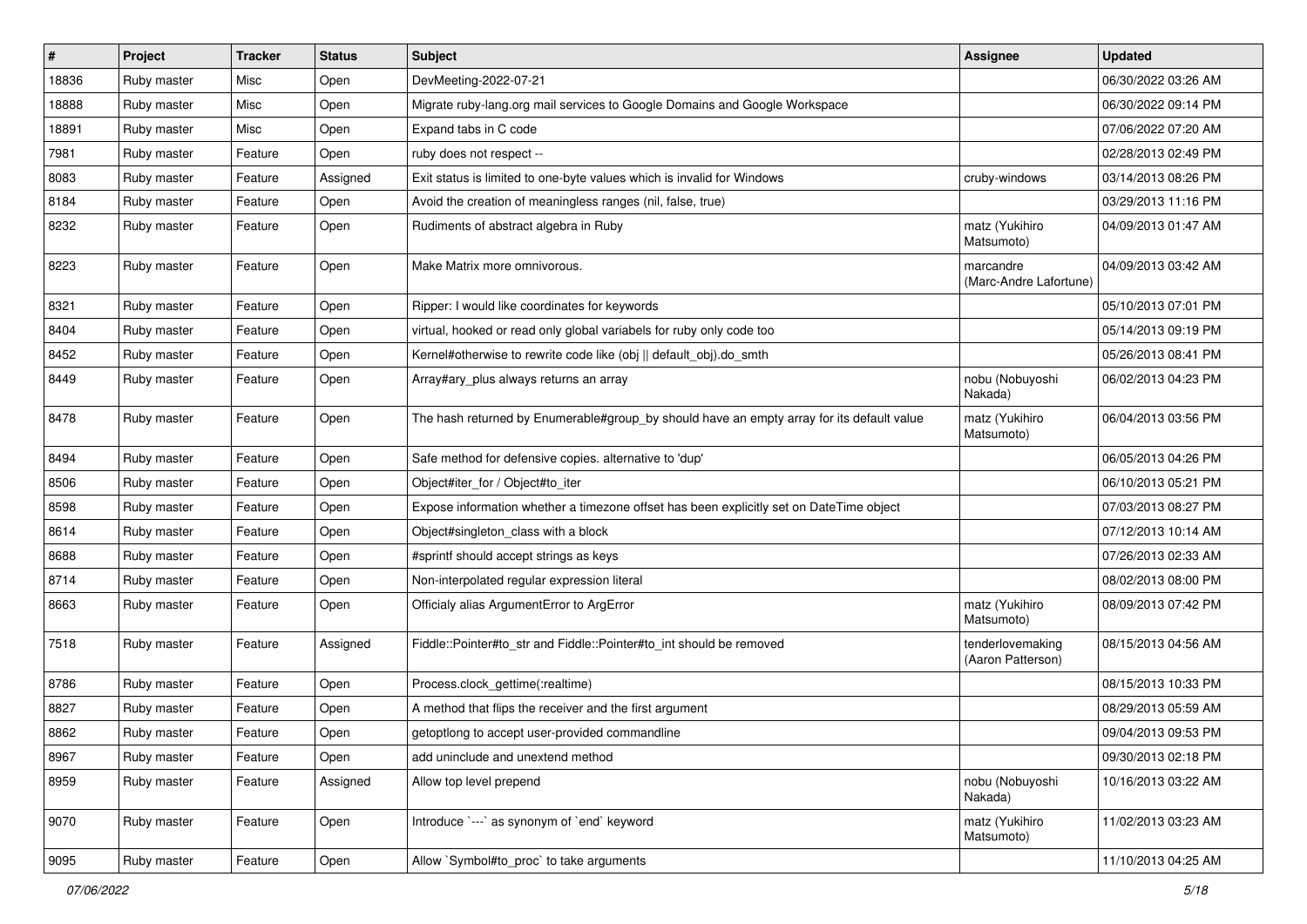| $\pmb{\#}$ | Project     | <b>Tracker</b> | <b>Status</b> | Subject                                                                                      | <b>Assignee</b>              | <b>Updated</b>      |
|------------|-------------|----------------|---------------|----------------------------------------------------------------------------------------------|------------------------------|---------------------|
| 9111       | Ruby master | Feature        | Open          | Encoding-free String comparison                                                              |                              | 11/21/2013 04:35 PM |
| 9174       | Ruby master | Feature        | Open          | value receiving block for Hash#has_key?                                                      |                              | 11/29/2013 06:33 AM |
| 9260       | Ruby master | Feature        | Open          | make FileUtils.rm rf raise on errors                                                         |                              | 12/19/2013 12:27 AM |
| 9445       | Ruby master | Feature        | Open          | Support emitting 1.9 Symbol keyword Hash syntax when pretty printing Hashes                  |                              | 01/24/2014 06:01 AM |
| 9522       | Ruby master | Feature        | Open          | Float("NaN"), Float("Infinity")                                                              |                              | 02/16/2014 05:36 AM |
| 9553       | Ruby master | Feature        | Open          | Make argument validation routine of a method an object                                       |                              | 02/22/2014 07:58 AM |
| 9556       | Ruby master | Feature        | Open          | Add HTTP#get block functionality to HTTP.get                                                 |                              | 02/23/2014 05:53 AM |
| 9527       | Ruby master | Feature        | Open          | make Net::HTTP.get_print not only to \$stdout but to an IO as a parameter                    |                              | 02/23/2014 06:04 AM |
| 9585       | Ruby master | Feature        | Open          | Add Object#in? to make ruby easier to read                                                   |                              | 03/15/2014 04:49 PM |
| 9667       | Ruby master | Feature        | Open          | Optimization of __FILE__ and __dir_                                                          |                              | 03/25/2014 04:48 AM |
| 9557       | Ruby master | Feature        | Open          | Enumerator#next and Enumerator#peek with argument                                            |                              | 04/11/2014 07:00 PM |
| 9755       | Ruby master | Feature        | Assigned      | Thread::Backtrace::Location#defined class                                                    | ko1 (Koichi Sasada)          | 04/18/2014 09:22 AM |
| 9768       | Ruby master | Feature        | Assigned      | Method that is visible only within a certain module/class                                    | matz (Yukihiro<br>Matsumoto) | 04/25/2014 06:43 AM |
| 9784       | Ruby master | Feature        | Open          | Alias URI#merge to URI#join                                                                  |                              | 04/29/2014 05:42 AM |
| 9807       | Ruby master | Feature        | Open          | String.new with block                                                                        |                              | 05/07/2014 05:54 AM |
| 9853       | Ruby master | Feature        | Open          | Please consider quoted generation of hash like in %h( foo bar bee blaa )                     |                              | 05/19/2014 04:43 PM |
| 9871       | Ruby master | Feature        | Open          | load a ruby library which doesn't have extension                                             |                              | 05/28/2014 10:07 AM |
| 9887       | Ruby master | Feature        | Open          | Add uninclude please                                                                         |                              | 05/31/2014 01:33 PM |
| 9909       | Ruby master | Feature        | Open          | why shouldn't constant lookup check the nesting of module's name                             |                              | 06/07/2014 02:18 AM |
| 9929       | Ruby master | Feature        | Open          | add with_default method to Hash                                                              |                              | 06/11/2014 12:08 AM |
| 9953       | Ruby master | Feature        | Open          | set_trace_func values which could be frozen or symbols                                       |                              | 06/19/2014 10:44 PM |
| 10000      | Ruby master | Feature        | Open          | format width and precision with symbol hash                                                  |                              | 07/01/2014 01:25 AM |
| 10051      | Ruby master | Feature        | Open          | nbsp isn't remove with trim                                                                  |                              | 07/17/2014 08:02 AM |
| 10176      | Ruby master | Feature        | Open          | Document how to perform net/http calls in parallel                                           |                              | 08/27/2014 10:46 PM |
| 10215      | Ruby master | Feature        | Open          | prohibit subclassing for classes without allocator in Ruby                                   |                              | 09/08/2014 07:29 AM |
| 10177      | Ruby master | Feature        | Open          | Hash#has_key? and Hash#has_value? should be deprecated                                       |                              | 09/19/2014 06:01 PM |
| 8366       | Ruby master | Feature        | Open          | Exception.message take time to execute depending on the instance variables                   |                              | 09/22/2014 06:41 AM |
| 10305      | Ruby master | Feature        | Open          | Method for resolving all autoload statements / Add warning on autoload when used with chroot |                              | 09/29/2014 02:05 PM |
| 10308      | Ruby master | Feature        | Open          | Pipes in Ruby                                                                                |                              | 09/30/2014 11:21 PM |
| 10331      | Ruby master | Feature        | Open          | String#to_r to recognize negative denominators                                               |                              | 10/06/2014 02:44 PM |
| 10332      | Ruby master | Feature        | Open          | Rational literal for mixed fractions                                                         |                              | 10/06/2014 02:55 PM |
| 10343      | Ruby master | Feature        | Open          | Postfix notations for 'when' and 'else' inside 'case' statement                              |                              | 10/08/2014 05:25 PM |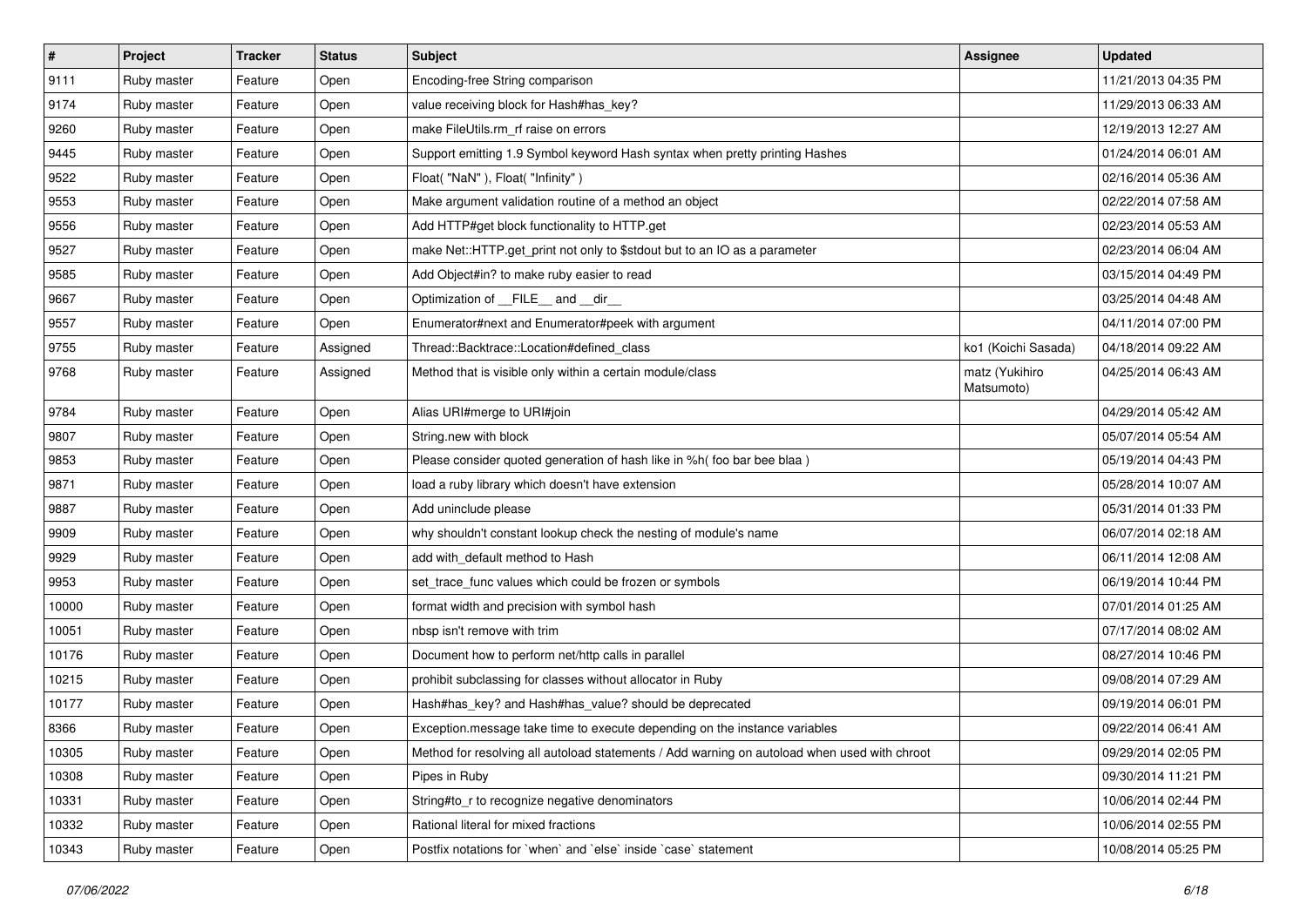| #     | Project     | <b>Tracker</b> | <b>Status</b> | <b>Subject</b>                                                                   | <b>Assignee</b>              | <b>Updated</b>      |
|-------|-------------|----------------|---------------|----------------------------------------------------------------------------------|------------------------------|---------------------|
| 10366 | Ruby master | Feature        | Open          | New inspection form for rational                                                 |                              | 10/11/2014 12:50 AM |
| 10327 | Ruby master | Feature        | Open          | Bool/False/True module for '==='                                                 |                              | 10/15/2014 02:42 PM |
| 10404 | Ruby master | Feature        | Open          | Allow individual finalizers to be removed with ObjectSpace.undefine_finalizer    | matz (Yukihiro<br>Matsumoto) | 10/20/2014 08:14 AM |
| 10425 | Ruby master | Feature        | Open          | A predicate method to tell if a number is near another                           |                              | 10/26/2014 01:47 AM |
| 9816  | Ruby master | Feature        | Assigned      | 00000000000000000000                                                             | matz (Yukihiro<br>Matsumoto) | 10/28/2014 08:29 AM |
| 10391 | Ruby master | Feature        | Open          | Provide %eISO-8859-1'string \xAA literal' string literals with explicit encoding |                              | 10/28/2014 10:27 AM |
| 10455 | Ruby master | Feature        | Open          | [PATCH 0/n] Combine interface for creating new matrix                            |                              | 10/29/2014 10:17 PM |
| 10474 | Ruby master | Feature        | Open          | [PATCH 1/1] Refactoring math.c (Combined some macros into one macro)             |                              | 11/10/2014 10:29 PM |
| 10175 | Ruby master | Feature        | Open          | There's no reason to prefer Proc.new over Kernel#proc anymore                    |                              | 11/10/2014 11:07 PM |
| 10386 | Ruby master | Feature        | Open          | [PATCH 3/3] There is little possibility of using m_sqrt at complex.c             |                              | 11/10/2014 11:10 PM |
| 10505 | Ruby master | Feature        | Open          | [PATCH 2/n] DDDDDDDD./Object#eql? with block. (ja/en)                            |                              | 11/13/2014 05:52 PM |
| 10426 | Ruby master | Feature        | Open          | A predicate to express congruence                                                |                              | 11/14/2014 02:11 AM |
| 10552 | Ruby master | Feature        | Open          | [PATCH] Add Enumerable#frequencies and Enumerable#relative_frequencies           |                              | 11/30/2014 11:56 AM |
| 8566  | Ruby master | Feature        | Open          | [PATCH] Allow to configure additional preludes                                   |                              | 12/10/2014 01:13 PM |
| 10589 | Ruby master | Feature        | Open          | [TracePoint API] Make THREAD_{BEGIN, END} events return some context information |                              | 12/11/2014 04:27 PM |
| 10574 | Ruby master | Feature        | Open          | Add String#Ichomp and String.Ichomp!                                             | matz (Yukihiro<br>Matsumoto) | 12/15/2014 04:34 PM |
| 10645 | Ruby master | Feature        | Open          | Consider adding support of .first to MatchData object like MatchData[0]          |                              | 12/25/2014 06:50 AM |
| 10683 | Ruby master | Feature        | Open          | fix inconsistent behavior of Kernel.Hash()                                       |                              | 01/02/2015 06:00 AM |
| 10663 | Ruby master | Feature        | Open          | Consider adding support for String input to File. methods                        |                              | 01/05/2015 12:47 AM |
| 10701 | Ruby master | Feature        | Open          | Class: Array 2 New methods                                                       |                              | 01/08/2015 07:21 AM |
| 10729 | Ruby master | Feature        | Open          | Array method to subtract in place                                                |                              | 01/11/2015 02:29 PM |
| 10728 | Ruby master | Feature        | Open          | Warning for Fixnum#size to use RbConfig::SIZEOF['long']                          |                              | 01/11/2015 04:23 PM |
| 10481 | Ruby master | Feature        | Assigned      | Add "if" and "unless" clauses to rescue statements                               | matz (Yukihiro<br>Matsumoto) | 01/18/2015 02:46 PM |
| 10770 | Ruby master | Feature        | Open          | chr and ord behavior for ill-formed byte sequences and surrogate code points     |                              | 01/22/2015 10:19 AM |
| 10255 | Ruby master | Feature        | Open          | Math.log: check domain of base argument                                          |                              | 01/27/2015 02:32 AM |
| 10726 | Ruby master | Feature        | Open          | [PATCH 4/4] * New methods: Set#power                                             |                              | 01/28/2015 07:48 AM |
| 8564  | Ruby master | Feature        | Open          | Extend Module#attr methods                                                       |                              | 02/05/2015 07:39 PM |
| 10851 | Ruby master | Feature        | Open          | Introduce Regexp#fetch                                                           |                              | 02/13/2015 11:15 AM |
| 10879 | Ruby master | Feature        | Open          | UnboundMethod#to_proc                                                            |                              | 02/21/2015 07:56 PM |
| 10869 | Ruby master | Feature        | Open          | Add support for option to pre-compile Ruby files                                 |                              | 02/23/2015 11:08 AM |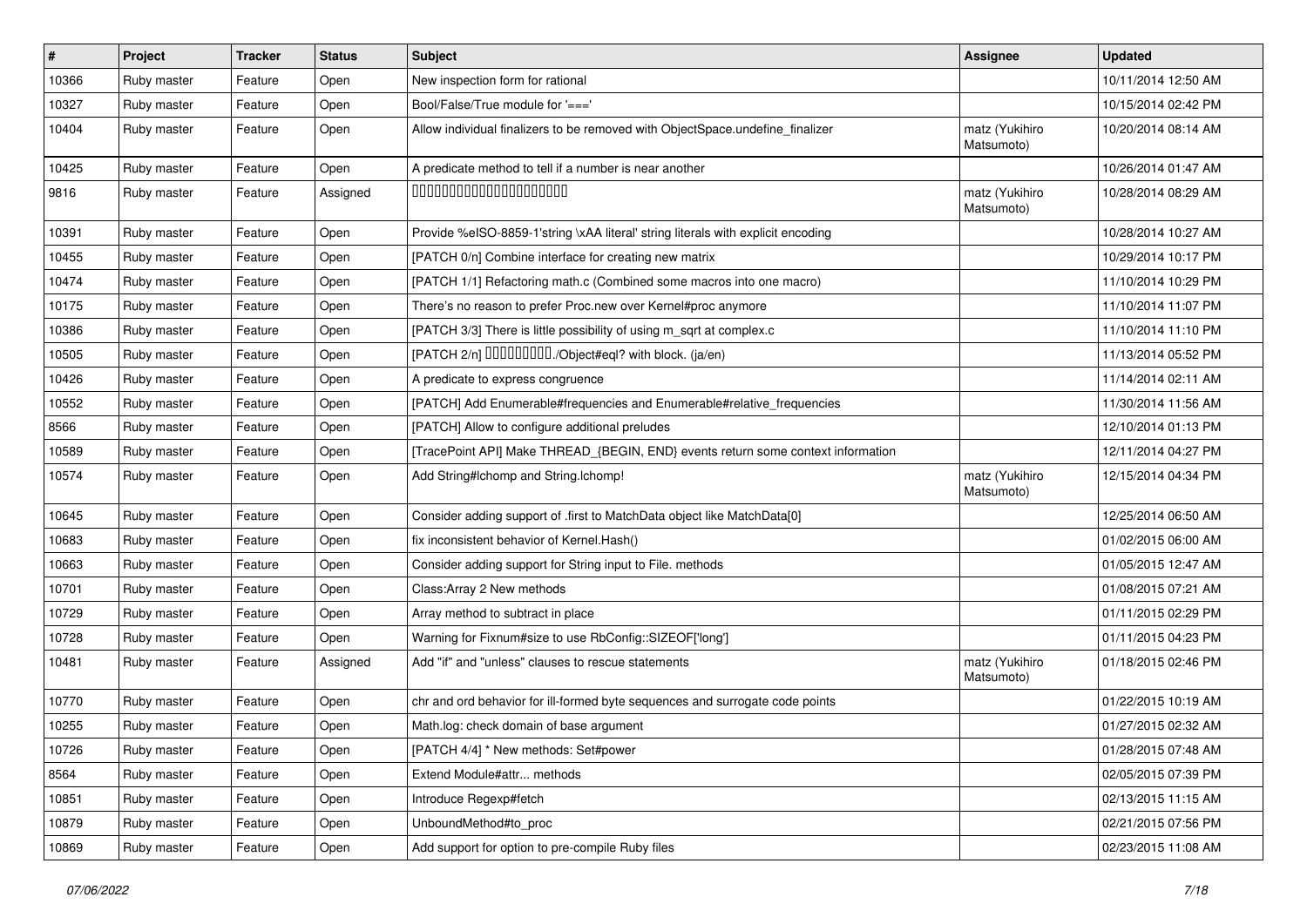| #     | Project     | <b>Tracker</b> | <b>Status</b> | Subject                                                                                                                 | <b>Assignee</b>              | <b>Updated</b>      |
|-------|-------------|----------------|---------------|-------------------------------------------------------------------------------------------------------------------------|------------------------------|---------------------|
| 10882 | Ruby master | Feature        | Open          | Provide Levenshtein distance implementation as part of stdlib                                                           |                              | 02/26/2015 03:56 PM |
| 10927 | Ruby master | Feature        | Open          | [PATCH] Add default empty string to string replacements                                                                 |                              | 03/04/2015 10:49 AM |
| 10863 | Ruby master | Feature        | Open          | allow protected class methods to be callable from instance methods                                                      |                              | 04/01/2015 06:11 PM |
| 11028 | Ruby master | Feature        | Assigned      | standalone running single file ( zipped archives of ruby code) running **without installation** using<br>"gem install " | matz (Yukihiro<br>Matsumoto) | 04/04/2015 01:44 AM |
| 10152 | Ruby master | Feature        | Open          | String#strip doesn't remove non-breaking space                                                                          |                              | 04/12/2015 07:36 PM |
| 11122 | Ruby master | Feature        | Open          | exception-free non-blocking Queue/SizedQueue operations                                                                 | matz (Yukihiro<br>Matsumoto) | 05/06/2015 08:53 PM |
| 9725  | Ruby master | Feature        | Open          | Do not inspect NameError target object unless verbose                                                                   |                              | 05/08/2015 02:18 AM |
| 11148 | Ruby master | Feature        | Open          | Add a way to require files, but not raise an exception when the file isn't found                                        |                              | 05/13/2015 05:57 PM |
| 10782 | Ruby master | Feature        | Assigned      | Patch: Add constants for BigDecimal for ZERO, ONE, TEN                                                                  | mrkn (Kenta Murata)          | 05/21/2015 08:13 AM |
| 10459 | Ruby master | Feature        | Assigned      | [PATCH] rfc3339 method for Time                                                                                         | akr (Akira Tanaka)           | 05/21/2015 08:14 AM |
| 10932 | Ruby master | Feature        | Open          | Enabling allocation tracing as early as possible                                                                        | ko1 (Koichi Sasada)          | 06/13/2015 07:54 AM |
| 11292 | Ruby master | Feature        | Open          | objspace: Dump type of special consts                                                                                   | tmm1 (Aman Karmani)          | 06/22/2015 04:22 AM |
| 11299 | Ruby master | Feature        | Open          | [PATCH] use Array instead of custom struct for generic ivars                                                            | normalperson (Eric<br>Wong)  | 06/24/2015 12:38 AM |
| 11305 | Ruby master | Feature        | Open          | [ipaddr] include the IP address in question within the InvalidAddressError exception message                            |                              | 06/25/2015 04:25 AM |
| 11307 | Ruby master | Feature        | Open          | exception-free non-blocking Queue#pop                                                                                   | matz (Yukihiro<br>Matsumoto) | 06/25/2015 11:06 PM |
| 11315 | Ruby master | Feature        | Open          | [PATCH] Add Array#^ for parity with other set-like operations.                                                          |                              | 06/29/2015 05:05 AM |
| 10585 | Ruby master | Feature        | Open          | struct: speedup struct.attr = $v$ for first 10 attributes and struct[:attr] for big structs                             |                              | 06/30/2015 08:18 PM |
| 11312 | Ruby master | Feature        | Open          | Add Resolv::DNS::Resource::IN::SPF                                                                                      | akr (Akira Tanaka)           | 07/01/2015 03:26 AM |
| 11309 | Ruby master | Feature        | Open          | Iterator over string matches                                                                                            |                              | 07/01/2015 08:35 AM |
| 11323 | Ruby master | Feature        | Open          | Documentation update on how uniq works / guarantee of order                                                             |                              | 07/02/2015 03:34 AM |
| 9918  | Ruby master | Feature        | Open          | Exception#cause should be shown in output and #inspect                                                                  |                              | 07/13/2015 02:32 PM |
| 11347 | Ruby master | Feature        | Open          | Errors with cause not reported properly to console                                                                      |                              | 07/15/2015 04:39 PM |
| 10949 | Ruby master | Feature        | Open          | Time is WB unprotected                                                                                                  |                              | 07/23/2015 05:55 PM |
| 11429 | Ruby master | Feature        | Open          | Local variable assignment via regex ===                                                                                 |                              | 08/10/2015 11:26 PM |
| 11390 | Ruby master | Feature        | Open          | Allow symbols starting with numbers                                                                                     | matz (Yukihiro<br>Matsumoto) | 08/14/2015 05:23 AM |
| 11446 | Ruby master | Feature        | Open          | Possible work around for the requirement to supplying arguments like this: .map(&:method,<br><arguments>)</arguments>   |                              | 08/14/2015 04:40 PM |
| 11475 | Ruby master | Feature        | Open          | AST transforms                                                                                                          |                              | 08/21/2015 11:14 AM |
| 8437  | Ruby master | Feature        | Open          | custom operators, unicode                                                                                               |                              | 08/30/2015 03:05 AM |
| 11507 | Ruby master | Feature        | Open          | Net::HTTP should use TCP_CORK or TCP_NOPUSH to avoid fragmenting packets                                                |                              | 09/04/2015 09:47 AM |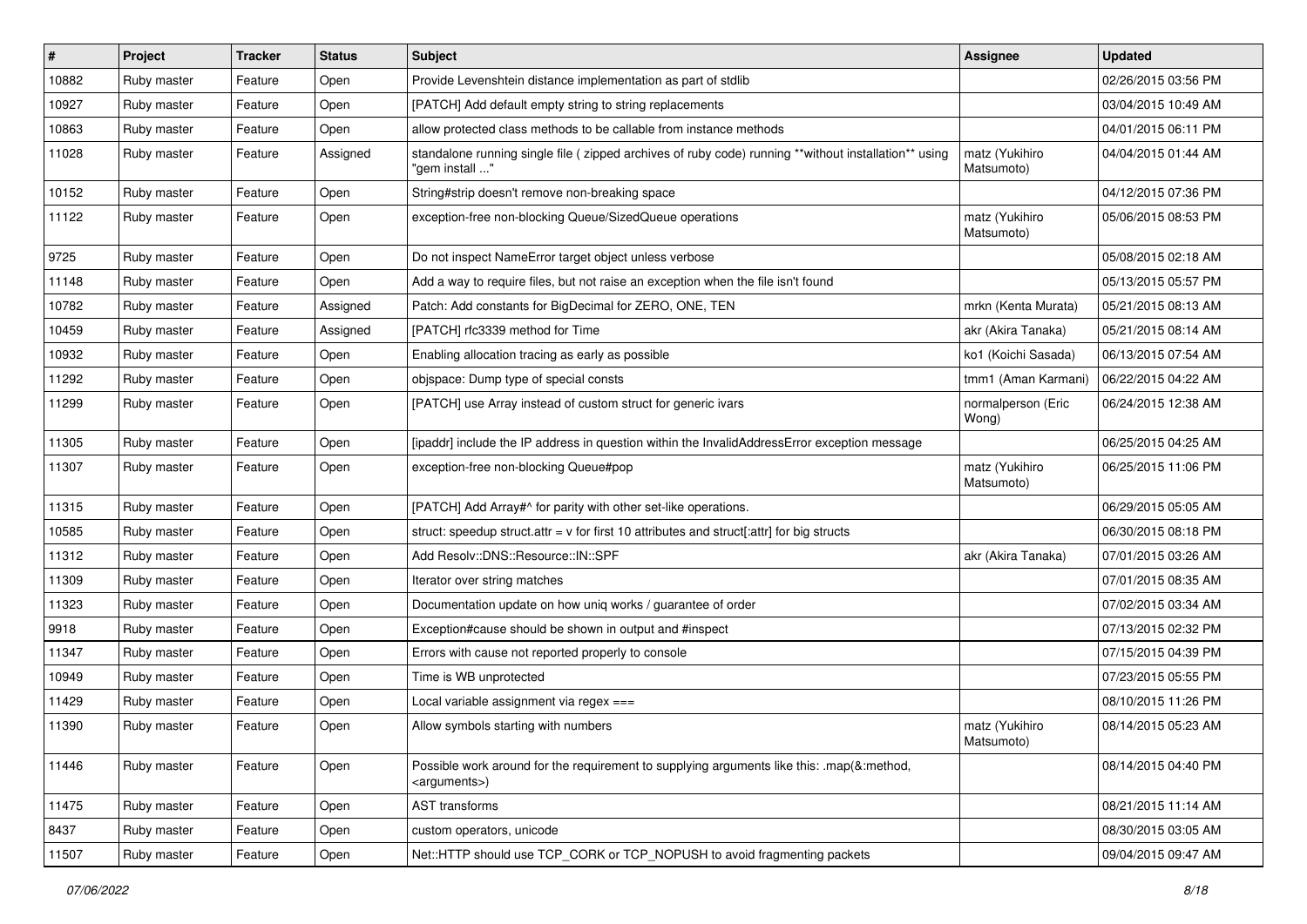| $\sharp$ | Project     | <b>Tracker</b> | <b>Status</b> | Subject                                                                                                                                    | <b>Assignee</b>              | <b>Updated</b>      |
|----------|-------------|----------------|---------------|--------------------------------------------------------------------------------------------------------------------------------------------|------------------------------|---------------------|
| 9830     | Ruby master | Feature        | Assigned      | Support for GOST private/public keys                                                                                                       |                              | 09/13/2015 03:10 AM |
| 6047     | Ruby master | Feature        | Assigned      | read_all: Grow buffer exponentially in generic case                                                                                        |                              | 09/13/2015 03:19 AM |
| 6133     | Ruby master | Feature        | Assigned      | SSLSocket <sup>[</sup> shutdown <sup>[11]</sup>                                                                                            |                              | 09/13/2015 03:22 AM |
| 10179    | Ruby master | Feature        | Open          | Net::HTTP::Get.new("https://google.com").basic_auth(user_name, password) should throw<br>exception stating the need to set use_ssl to true |                              | 09/13/2015 03:25 AM |
| 9613     | Ruby master | Feature        | Open          | Warn about unsafe ossl ciphers                                                                                                             |                              | 09/13/2015 03:27 AM |
| 10519    | Ruby master | Feature        | Open          | <b>TLS Renegotiation</b>                                                                                                                   |                              | 09/13/2015 03:29 AM |
| 11518    | Ruby master | Feature        | Open          | Queue enhancement - promote! and promote all!                                                                                              | matz (Yukihiro<br>Matsumoto) | 09/17/2015 08:40 PM |
| 11517    | Ruby master | Feature        | Open          | Queue enhancement - conditional pop                                                                                                        | matz (Yukihiro<br>Matsumoto) | 09/17/2015 09:02 PM |
| 11577    | Ruby master | Feature        | Open          | Add encodeURIComponent compatible API for URI                                                                                              |                              | 10/09/2015 01:40 PM |
| 11583    | Ruby master | Feature        | Open          | Add File#unlink                                                                                                                            |                              | 10/12/2015 05:40 AM |
| 11597    | Ruby master | Feature        | Open          | Add Linux-specific setfsuid(2)/setfsgid(2)                                                                                                 |                              | 10/15/2015 10:08 PM |
| 11415    | Ruby master | Feature        | Open          | autoload with a Proc                                                                                                                       |                              | 10/21/2015 08:38 PM |
| 10181    | Ruby master | Feature        | Open          | New method File.openat()                                                                                                                   |                              | 10/22/2015 12:12 PM |
| 11629    | Ruby master | Feature        | Open          | Implement Enhanced Mail System Status Codes (rfc1893)                                                                                      |                              | 10/28/2015 10:38 AM |
| 11634    | Ruby master | Feature        | Open          | [PATCH] variable.c (rb_global_tbl): convert to id_table                                                                                    |                              | 10/29/2015 08:11 PM |
| 6769     | Ruby master | Feature        | Assigned      | rbinstall.rb: install both src and batch files separetely                                                                                  | nobu (Nobuyoshi<br>Nakada)   | 10/30/2015 12:38 PM |
| 11670    | Ruby master | Feature        | Open          | Show warning to make nested def obsolete                                                                                                   | nobu (Nobuyoshi<br>Nakada)   | 11/09/2015 07:40 AM |
| 11694    | Ruby master | Feature        | Open          | Numeric#nonpositive?, nonnegative?                                                                                                         |                              | 11/16/2015 12:56 AM |
| 11700    | Ruby master | Feature        | Open          | positive flags for reverse lookup to socket                                                                                                |                              | 11/17/2015 02:48 AM |
| 11710    | Ruby master | Feature        | Open          | [PATCH] Replace Set#merge with Set#merge! and make Set#merge non-mutating.                                                                 | knu (Akinori MUSHA)          | 11/18/2015 07:28 PM |
| 11723    | Ruby master | Feature        | Open          | CGI library should give access to raw request body                                                                                         |                              | 11/20/2015 07:06 PM |
| 11630    | Ruby master | Feature        | Open          | possibility to serialize Proc or Lambda                                                                                                    |                              | 11/23/2015 01:34 PM |
| 11599    | Ruby master | Feature        | Open          | Dump entries of hash in ObjectSpace                                                                                                        | tmm1 (Aman Karmani)          | 11/24/2015 05:52 PM |
| 11588    | Ruby master | Feature        | Open          | Implement structured warnings                                                                                                              |                              | 12/06/2015 08:48 PM |
| 11786    | Ruby master | Feature        | Open          | [PATCH] micro-optimize case dispatch even harder                                                                                           |                              | 12/09/2015 09:58 AM |
| 11781    | Ruby master | Feature        | Open          | Would it be possible to alias .prepend() towards .unshift() for class Array by default?                                                    |                              | 12/09/2015 12:46 PM |
| 11796    | Ruby master | Feature        | Open          | [PATCH] Refactor reduce call get_stat()                                                                                                    |                              | 12/09/2015 02:33 PM |
| 11690    | Ruby master | Feature        | Open          | Update Hash during multiple assignment                                                                                                     |                              | 12/10/2015 12:26 PM |
| 8544     | Ruby master | Feature        | Open          | OpenURI should open 'file://' URIs                                                                                                         |                              | 12/12/2015 04:30 PM |
| 11817    | Ruby master | Feature        | Open          | map.parallel                                                                                                                               |                              | 12/15/2015 04:28 AM |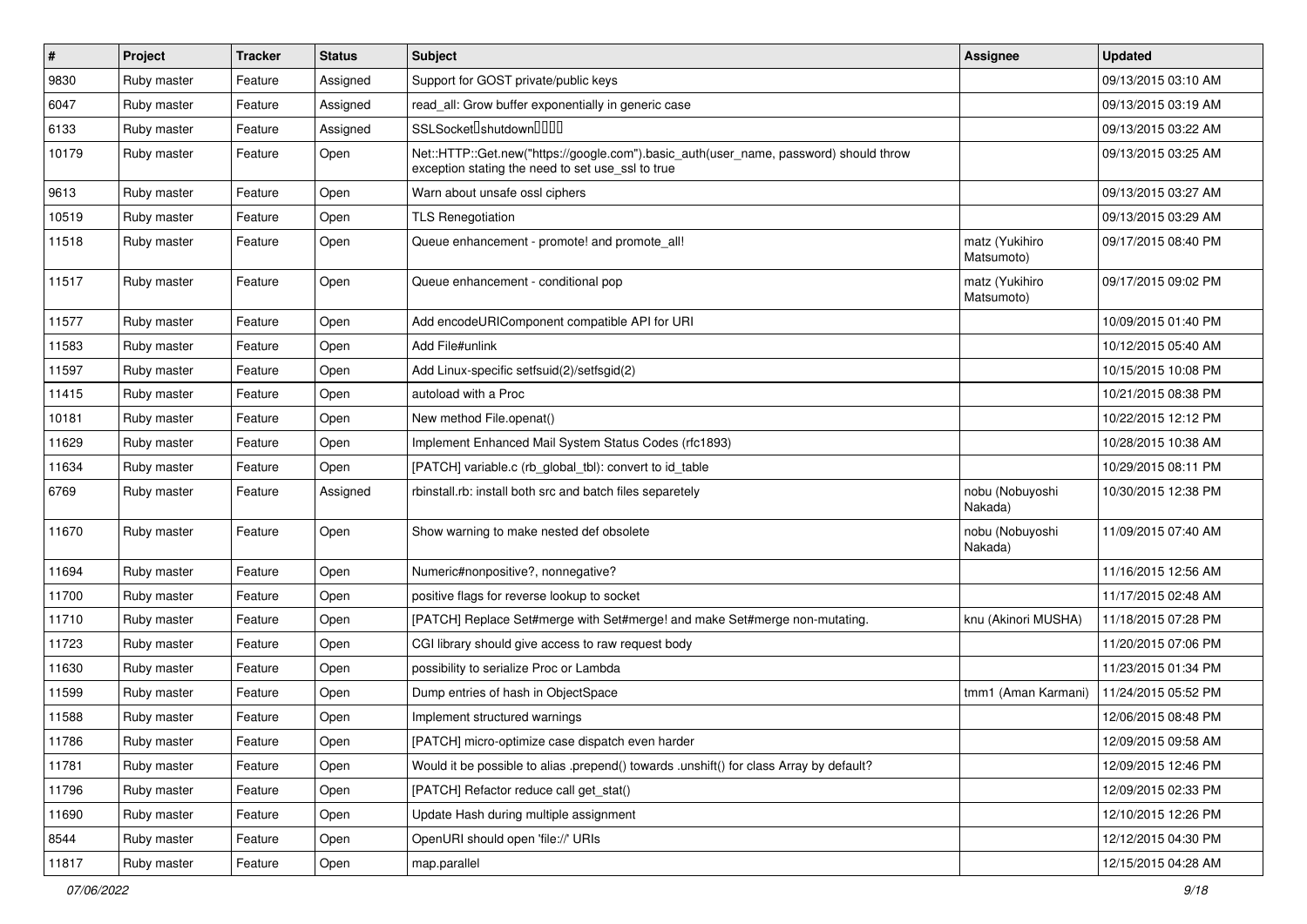| $\vert$ # | Project     | <b>Tracker</b> | <b>Status</b> | <b>Subject</b>                                                                               | <b>Assignee</b>              | <b>Updated</b>      |
|-----------|-------------|----------------|---------------|----------------------------------------------------------------------------------------------|------------------------------|---------------------|
| 10251     | Ruby master | Feature        | Open          | URI: Support wildcards (globbing) in no_proxy                                                |                              | 12/16/2015 05:22 AM |
| 8839      | Ruby master | Feature        | Assigned      | Class and module should return the class or module that was opened                           | matz (Yukihiro<br>Matsumoto) | 12/28/2015 08:36 AM |
| 10168     | Ruby master | Feature        | Open          | Native Object#inspect method should single quote strings that don't need to be double quoted |                              | 01/01/2016 08:27 PM |
| 11939     | Ruby master | Feature        | Open          | Syntax sugar to apply a method replace a variable                                            |                              | 01/04/2016 09:49 AM |
| 11987     | Ruby master | Feature        | Open          | daemons can't show the backtrace of rb_bug                                                   |                              | 01/13/2016 10:58 AM |
| 11550     | Ruby master | Feature        | Open          | Current behaviour of super() is dangerous in the presence of more than one included modules. |                              | 01/20/2016 08:44 AM |
| 12006     | Ruby master | Feature        | Open          | return IO object from IO#print, IO#puts, IO#close_read, IO#close_write,                      |                              | 01/21/2016 12:42 PM |
| 11100     | Ruby master | Feature        | Open          | Permit multiple captures with String[Regexp, ]                                               |                              | 01/24/2016 08:42 AM |
| 12017     | Ruby master | Feature        | Open          | [PATCH] dedupe string keys from Marshal.load                                                 |                              | 01/25/2016 09:02 AM |
| 11181     | Ruby master | Feature        | Open          | Add a line directive to Ruby                                                                 | matz (Yukihiro<br>Matsumoto) | 01/26/2016 02:04 AM |
| 12023     | Ruby master | Feature        | Open          | Allow ivars to be used as method arguments                                                   |                              | 01/27/2016 09:58 AM |
| 10658     | Ruby master | Feature        | Open          | ThreadGroup local variables                                                                  |                              | 01/28/2016 07:20 AM |
| 11917     | Ruby master | Feature        | Open          | Add Range#length as an alias for size                                                        |                              | 01/30/2016 07:01 AM |
| 12059     | Ruby master | Feature        | Open          | `Array#single?`, `Hash#single?`                                                              |                              | 02/10/2016 04:02 AM |
| 12041     | Ruby master | Feature        | Open          | Change the initializer of NameError to take a receiver as the third argument                 |                              | 02/12/2016 05:37 AM |
| 12064     | Ruby master | Feature        | Open          | Make creation of enc/unicode/casefold.h automatic again                                      | nobu (Nobuyoshi<br>Nakada)   | 02/12/2016 06:13 AM |
| 10793     | Ruby master | Feature        | Open          | Infrastructure/Release-Management: Sign releases                                             |                              | 02/12/2016 09:20 PM |
| 12034     | Ruby master | Feature        | Open          | RegExp does not respect file encoding directive                                              |                              | 02/13/2016 06:41 PM |
| 12083     | Ruby master | Feature        | Open          | \$_ and \$~ by Binding#local_variable_{get,set}                                              |                              | 02/18/2016 04:35 AM |
| 11361     | Ruby master | Feature        | Open          | proposal for easy method to nil-guard for generated variable name.                           |                              | 02/21/2016 12:01 PM |
| 12114     | Ruby master | Feature        | Open          | \$VERBOSE = true is being ignored                                                            |                              | 02/26/2016 02:00 PM |
| 12113     | Ruby master | Feature        | Open          | Global method inside Delegator causes NameError                                              |                              | 03/01/2016 01:58 AM |
| 12110     | Ruby master | Feature        | Open          | Create a method to avoid vacuous truth?                                                      |                              | 03/12/2016 08:01 AM |
| 12165     | Ruby master | Feature        | Open          | Hash#first, Hash#last                                                                        |                              | 03/12/2016 10:55 AM |
| 12141     | Ruby master | Feature        | Open          | send and __send_                                                                             |                              | 03/14/2016 01:32 AM |
| 12129     | Ruby master | Feature        | Open          | syntactic sugar for dynamic method dispatch `object_expression:method_name_expression(1, 2)` |                              | 03/14/2016 01:35 AM |
| 12134     | Ruby master | Feature        | Open          | Comparison between 'true' and 'false'                                                        |                              | 03/15/2016 12:41 PM |
| 12173     | Ruby master | Feature        | Open          | Time#till_now`                                                                               |                              | 03/16/2016 10:19 AM |
| 12094     | Ruby master | Feature        | Open          | parameterized property assignment: $o.pop(arg) = 1$                                          |                              | 03/17/2016 07:05 AM |
| 12116     | Ruby master | Feature        | Open          | Fixnum#divmod`, `Bignum#divmod` with multiple arguments                                      |                              | 03/21/2016 02:00 PM |
| 12214     | Ruby master | Feature        | Open          | Inconsistent behaviour and lack of warnings/errors when referencing duplicated _variables    |                              | 03/24/2016 04:58 PM |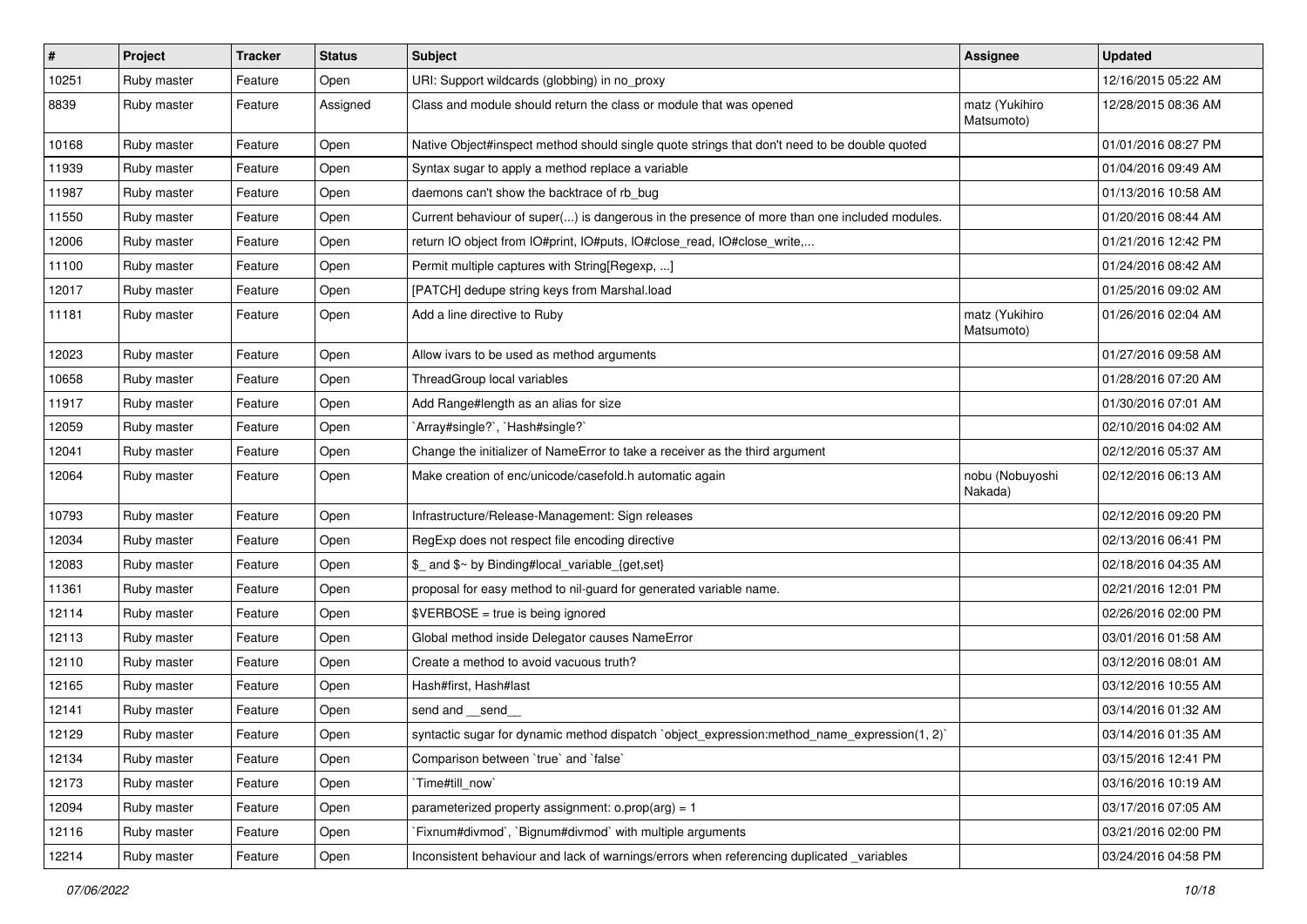| #     | Project     | <b>Tracker</b> | <b>Status</b> | Subject                                                                                                                                     | <b>Assignee</b>              | <b>Updated</b>      |
|-------|-------------|----------------|---------------|---------------------------------------------------------------------------------------------------------------------------------------------|------------------------------|---------------------|
| 12211 | Ruby master | Feature        | Open          | introduce Date#first of month and Date#last of month                                                                                        |                              | 03/26/2016 12:58 AM |
| 12247 | Ruby master | Feature        | Open          | accept multiple arguments at Array#delete                                                                                                   |                              | 04/04/2016 10:16 PM |
| 12262 | Ruby master | Feature        | Open          | Anti-loop                                                                                                                                   |                              | 04/09/2016 05:30 AM |
| 12272 | Ruby master | Feature        | Open          | Accepting HTML entity name in string literal                                                                                                |                              | 04/13/2016 05:16 AM |
| 12080 | Ruby master | Feature        | Open          | Enumerable#first, Array#last with block                                                                                                     |                              | 04/20/2016 03:51 AM |
| 11868 | Ruby master | Feature        | Open          | Proposal for RubyVM::InstructionSequence.compile to return an object containing the syntax error<br>information currently written to STDERR |                              | 04/21/2016 05:49 AM |
| 8206  | Ruby master | Feature        | Open          | Should Ruby core implement String#blank?                                                                                                    |                              | 04/28/2016 02:05 PM |
| 12226 | Ruby master | Feature        | Open          | Dir.home with valid named user raises ArgumentError on Windows                                                                              |                              | 05/08/2016 10:06 AM |
| 12378 | Ruby master | Feature        | Open          | arbitrary size Random.new_seed                                                                                                              |                              | 05/13/2016 04:44 PM |
| 12380 | Ruby master | Feature        | Open          | 'Struct' as a subclass of 'Class'                                                                                                           |                              | 05/14/2016 08:28 AM |
| 12244 | Ruby master | Feature        | Open          | Add a way to `integer - integer % num`                                                                                                      | matz (Yukihiro<br>Matsumoto) | 05/17/2016 06:05 AM |
| 11923 | Ruby master | Feature        | Open          | Put Struct accessors into separate module to allow redefining them in Struct.new's block                                                    |                              | 05/17/2016 06:37 AM |
| 12077 | Ruby master | Feature        | Open          | Consolidate SSLSocket interface with TCPSocket                                                                                              |                              | 05/17/2016 06:37 AM |
| 7314  | Ruby master | Feature        | Assigned      | Convert Proc to Lambda doesn't work in MRI                                                                                                  | matz (Yukihiro<br>Matsumoto) | 05/21/2016 09:15 AM |
| 12403 | Ruby master | Feature        | Open          | Optimise Regexp#match?                                                                                                                      |                              | 05/24/2016 05:54 AM |
| 12435 | Ruby master | Feature        | Open          | Using connect_nonblock to open TCP connections in Net::HTTP#connect                                                                         |                              | 06/06/2016 12:42 AM |
| 12281 | Ruby master | Feature        | Assigned      | Allow lexically scoped use of refinements with `using {}` block syntax                                                                      | shugo (Shugo Maeda)          | 06/13/2016 07:44 AM |
| 12482 | Ruby master | Feature        | Open          | ArgumentError.new(nil) should give a better description                                                                                     |                              | 06/16/2016 04:18 AM |
| 11735 | Ruby master | Feature        | Open          | Porting String#squish and String#squish! from Ruby on Rails' Active Support                                                                 | matz (Yukihiro<br>Matsumoto) | 06/24/2016 08:02 AM |
| 12350 | Ruby master | Feature        | Open          | Introduce Array#find! that raises an error if element not found                                                                             |                              | 07/19/2016 06:20 AM |
| 12334 | Ruby master | Feature        | Open          | Final/Readonly Support for Fields / Instance Variables                                                                                      |                              | 07/20/2016 01:49 AM |
| 12455 | Ruby master | Feature        | Open          | Add a way for class String to determine whether it has only numbers / digits or not                                                         |                              | 07/20/2016 03:13 AM |
| 6265  | Ruby master | Feature        | Assigned      | Remove 'useless' 'concatenation' syntax                                                                                                     | naruse (Yui NARUSE)          | 08/10/2016 02:36 AM |
| 12497 | Ruby master | Feature        | Assigned      | GMP version of divmod may be slower                                                                                                         | akr (Akira Tanaka)           | 08/10/2016 03:11 AM |
| 12586 | Ruby master | Feature        | Open          | Hash#sample                                                                                                                                 |                              | 08/10/2016 04:08 AM |
| 12625 | Ruby master | Feature        | Open          | TypeError.assert, ArgumentError.assert                                                                                                      |                              | 08/10/2016 04:36 AM |
| 6842  | Ruby master | Feature        | Assigned      | Add Optional Arguments to String#strip                                                                                                      | matz (Yukihiro<br>Matsumoto) | 08/24/2016 05:50 AM |
| 12317 | Ruby master | Feature        | Open          | Name space of a module                                                                                                                      |                              | 09/04/2016 04:59 PM |
| 12653 | Ruby master | Feature        | Assigned      | Use wide WinAPI for rb_w32_getcwd                                                                                                           | usa (Usaku<br>NAKAMURA)      | 09/12/2016 06:35 AM |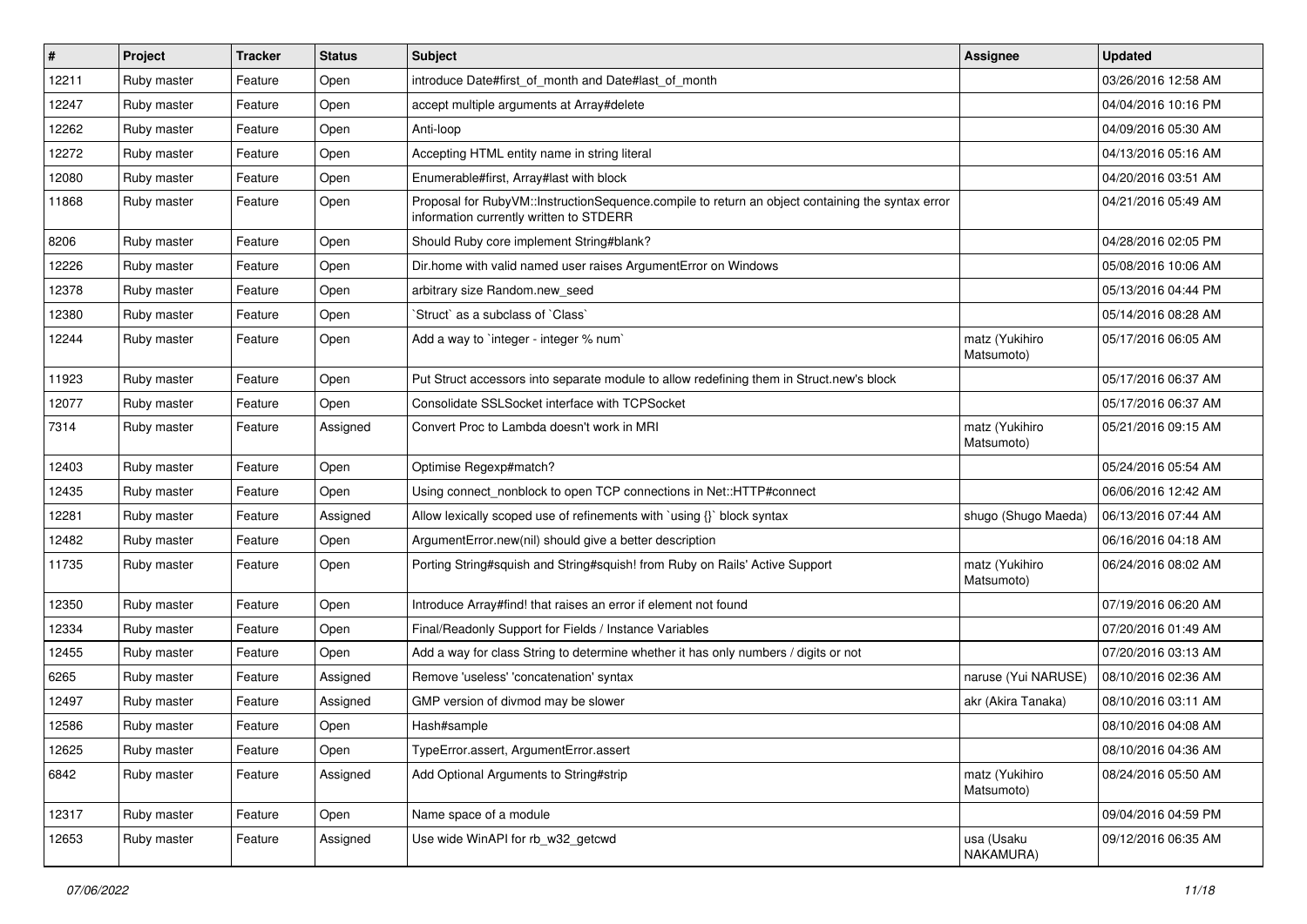| $\sharp$ | Project     | <b>Tracker</b> | <b>Status</b> | <b>Subject</b>                                                                                              | <b>Assignee</b>                     | <b>Updated</b>      |
|----------|-------------|----------------|---------------|-------------------------------------------------------------------------------------------------------------|-------------------------------------|---------------------|
| 12755    | Ruby master | Feature        | Open          | optimize instruction sequence                                                                               |                                     | 09/12/2016 07:05 AM |
| 12817    | Ruby master | Feature        | Open          | Consider adding method .sample() on class Hash (if this was not yet proposed)                               |                                     | 10/11/2016 12:57 AM |
| 9704     | Ruby master | Feature        | Open          | Refinements as files instead of modules                                                                     | matz (Yukihiro<br>Matsumoto)        | 10/11/2016 06:36 PM |
| 12843    | Ruby master | Feature        | Open          | Proposal to add a new method to class File in order to determine the name of the file without any<br>suffix |                                     | 10/17/2016 08:56 AM |
| 12848    | Ruby master | Feature        | Assigned      | Crazy idea: Allow regex definition for methods (Do not take it seriously please)                            |                                     | 10/18/2016 12:17 AM |
| 12858    | Ruby master | Feature        | Open          | Supporting batch-requiring of files in ruby                                                                 |                                     | 10/23/2016 08:05 AM |
| 12869    | Ruby master | Feature        | Open          | open-uri's open rejects `BOM' in encoding                                                                   |                                     | 10/25/2016 05:06 AM |
| 11428    | Ruby master | Feature        | Open          | system/exec/etc. should to_s their argument to restore Pathname functionality as it was in 1.8              |                                     | 11/06/2016 02:17 AM |
| 11665    | Ruby master | Feature        | Open          | Support nested functions for better code organization                                                       |                                     | 11/16/2016 03:06 PM |
| 12676    | Ruby master | Feature        | Assigned      | Significant performance increase, and code conciseness, for prime_division method in prime.rb               | marcandre<br>(Marc-Andre Lafortune) | 11/18/2016 03:46 PM |
| 8960     | Ruby master | Feature        | Assigned      | Add Exception#backtrace_locations                                                                           | ko1 (Koichi Sasada)                 | 11/25/2016 02:15 PM |
| 13006    | Ruby master | Feature        | Open          | backtrace of thread killer                                                                                  |                                     | 12/06/2016 01:11 AM |
| 12813    | Ruby master | Feature        | Assigned      | Calling chunk_while, slice_after, slice_before, slice_when with no block                                    | matz (Yukihiro<br>Matsumoto)        | 12/06/2016 12:58 PM |
| 13108    | Ruby master | Feature        | Open          | [Doc Request] Explicitly document Range#sum                                                                 |                                     | 01/05/2017 11:50 PM |
| 13103    | Ruby master | Feature        | Open          | [PATCH] random.c: use "__NR_" syscall prefix on Linux (instead of "SYS_")                                   |                                     | 01/11/2017 10:51 PM |
| 13048    | Ruby master | Feature        | Open          | Better way to do Regexp.new(Regexp.escape("some string"))                                                   |                                     | 01/20/2017 04:01 AM |
| 12969    | Ruby master | Feature        | Open          | Allow optional parameter in String#strip and related                                                        |                                     | 01/20/2017 08:19 AM |
| 13174    | Ruby master | Feature        | Open          | Smaller id_table on 64bit platform                                                                          |                                     | 01/31/2017 02:05 PM |
| 13047    | Ruby master | Feature        | Assigned      | Use String literal instead of `String#+` for multiline pretty-printing of multiline strings                 | akr (Akira Tanaka)                  | 02/22/2017 07:09 AM |
| 13240    | Ruby master | Feature        | Open          | Change Unicode property implementation in Onigmo from inversion lists to direct lookup                      |                                     | 02/22/2017 08:01 AM |
| 13026    | Ruby master | Feature        | Open          | Public singleton methods                                                                                    |                                     | 02/22/2017 06:53 PM |
| 12790    | Ruby master | Feature        | Open          | Better inspect for stdlib classes                                                                           |                                     | 02/27/2017 08:36 PM |
| 13259    | Ruby master | Feature        | Open          | Kernel#Date                                                                                                 |                                     | 02/28/2017 12:09 PM |
| 13314    | Ruby master | Feature        | Open          | $dig =$                                                                                                     |                                     | 03/14/2017 12:55 PM |
| 13095    | Ruby master | Feature        | Open          | [PATCH] io.c (rb_f_syscall): remove deprecation notice                                                      |                                     | 03/26/2017 06:21 AM |
| 13388    | Ruby master | Feature        | Assigned      | gc.c: Add GC.get_parameters and .set_parameters                                                             | ko1 (Koichi Sasada)                 | 03/30/2017 10:52 AM |
| 13263    | Ruby master | Feature        | Open          | Add companion integer nth-root method to recent Integer#isqrt                                               |                                     | 04/05/2017 12:49 AM |
| 13252    | Ruby master | Feature        | Assigned      | C API for creating strings without copying                                                                  | ko1 (Koichi Sasada)                 | 04/17/2017 07:22 AM |
| 12573    | Ruby master | Feature        | Open          | Introduce a straightforward way to discover whether a process is running                                    |                                     | 04/19/2017 12:05 PM |
| 9116     | Ruby master | Feature        | Open          | String#rsplit missing                                                                                       |                                     | 04/27/2017 10:00 AM |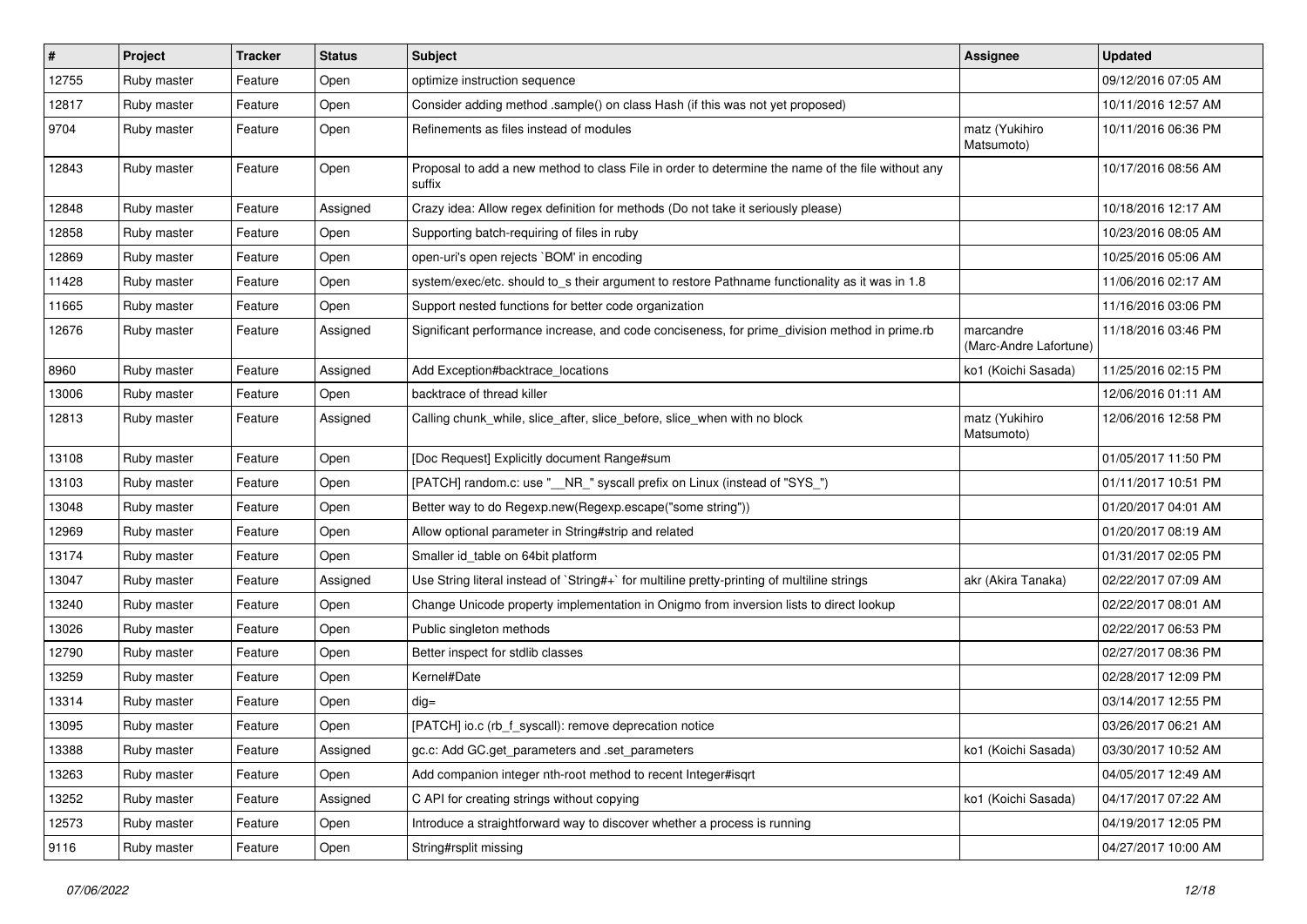| $\pmb{\#}$ | Project     | <b>Tracker</b> | <b>Status</b> | Subject                                                                                                               | <b>Assignee</b>             | <b>Updated</b>      |
|------------|-------------|----------------|---------------|-----------------------------------------------------------------------------------------------------------------------|-----------------------------|---------------------|
| 13211      | Ruby master | Feature        | Open          | Hash#delete taking a splat                                                                                            |                             | 04/29/2017 08:41 PM |
| 13333      | Ruby master | Feature        | Open          | block to yield                                                                                                        |                             | 05/19/2017 09:01 AM |
| 13577      | Ruby master | Feature        | Assigned      | Digest file accidentally receives File object but uses file path                                                      | nobu (Nobuyoshi<br>Nakada)  | 05/20/2017 06:50 PM |
| 13378      | Ruby master | Feature        | Open          | Eliminate 4 of 8 syscalls when requiring file by absolute path                                                        | nobu (Nobuyoshi<br>Nakada)  | 06/16/2017 07:57 AM |
| 13385      | Ruby master | Feature        | Open          | [PATCH] Make Resolv::DNS::Name validation similar to host and dig commands                                            | akr (Akira Tanaka)          | 06/16/2017 08:04 AM |
| 13668      | Ruby master | Feature        | Open          | Show / log test-all skips in CI here or at http://rubyci.org/?                                                        |                             | 06/20/2017 03:30 AM |
| 12968      | Ruby master | Feature        | Open          | Allow default value via block for Integer(), Float() and Rational()                                                   |                             | 06/28/2017 05:53 PM |
| 13681      | Ruby master | Feature        | Open          | Ruby digest init fails in FIPS mode when built against OpenSSL ~> 1.0.1                                               |                             | 07/04/2017 05:17 PM |
| 13434      | Ruby master | Feature        | Open          | better method definition in C API                                                                                     |                             | 07/13/2017 07:41 AM |
| 13512      | Ruby master | Feature        | Open          | <b>System Threads</b>                                                                                                 | ko1 (Koichi Sasada)         | 07/14/2017 07:08 AM |
| 13765      | Ruby master | Feature        | Open          | Add Proc#bind                                                                                                         |                             | 07/26/2017 01:31 PM |
| 13721      | Ruby master | Feature        | Assigned      | [PATCH] net/imap: dedupe attr keys in Net::IMAP::FetchData                                                            | normalperson (Eric<br>Wong) | 07/27/2017 09:51 AM |
| 13805      | Ruby master | Feature        | Open          | Make refinement scoping to be like that of constants                                                                  |                             | 08/13/2017 10:52 PM |
| 13516      | Ruby master | Feature        | Assigned      | Improve the text of the circular require warning                                                                      | nobu (Nobuyoshi<br>Nakada)  | 08/31/2017 05:49 AM |
| 13639      | Ruby master | Feature        | Open          | Add "RTMIN" and "RTMAX" to Signal.list                                                                                |                             | 08/31/2017 09:06 AM |
| 13881      | Ruby master | Feature        | Open          | Use getcontext/setcontext on OS X                                                                                     |                             | 09/08/2017 09:13 AM |
| 13245      | Ruby master | Feature        | Open          | [PATCH] reject inter-thread TLS modification                                                                          |                             | 09/12/2017 12:54 PM |
| 13924      | Ruby master | Feature        | Open          | Add headings/hints to RubyVM::InstructionSequence#disasm                                                              |                             | 09/20/2017 01:40 PM |
| 13934      | Ruby master | Feature        | Open          | [Feature request] Being able to set a default encoding other than Unicode on a "per-project" basis                    |                             | 09/25/2017 05:18 AM |
| 13922      | Ruby master | Feature        | Open          | Consider showing warning messages about same-named aliases - either directly or perhaps via<br>the "did you mean gem" |                             | 09/25/2017 12:21 PM |
| 13221      | Ruby master | Feature        | Assigned      | [PATCH] gems/bundled_gems: add "curses" RubyGem                                                                       | naruse (Yui NARUSE)         | 09/25/2017 06:32 PM |
| 13927      | Ruby master | Feature        | Open          | Integrate module_function as a core language type                                                                     |                             | 09/25/2017 10:30 PM |
| 13395      | Ruby master | Feature        | Open          | Add a method to check for not nil                                                                                     |                             | 09/30/2017 12:53 PM |
| 12648      | Ruby master | Feature        | Open          | Enumerable#sort_by` with descending option                                                                            |                             | 10/05/2017 10:24 AM |
| 13936      | Ruby master | Feature        | Open          | Make regular expressions debugable                                                                                    |                             | 10/07/2017 01:25 AM |
| 14025      | Ruby master | Feature        | Open          | #initialize with ivars                                                                                                |                             | 10/19/2017 06:50 AM |
| 13610      | Ruby master | Feature        | Assigned      | IPAddr doesn't provide helpful methods to get the subnet or IP address                                                | knu (Akinori MUSHA)         | 10/20/2017 01:13 AM |
| 13869      | Ruby master | Feature        | Open          | Filter non directories from Dir.glob                                                                                  |                             | 10/20/2017 01:58 AM |
| 14040      | Ruby master | Feature        | Open          | deprecate HTTP.version 1 2                                                                                            |                             | 10/22/2017 09:32 AM |
| 13933      | Ruby master | Feature        | Open          | Add Range#empty?                                                                                                      |                             | 10/25/2017 09:19 AM |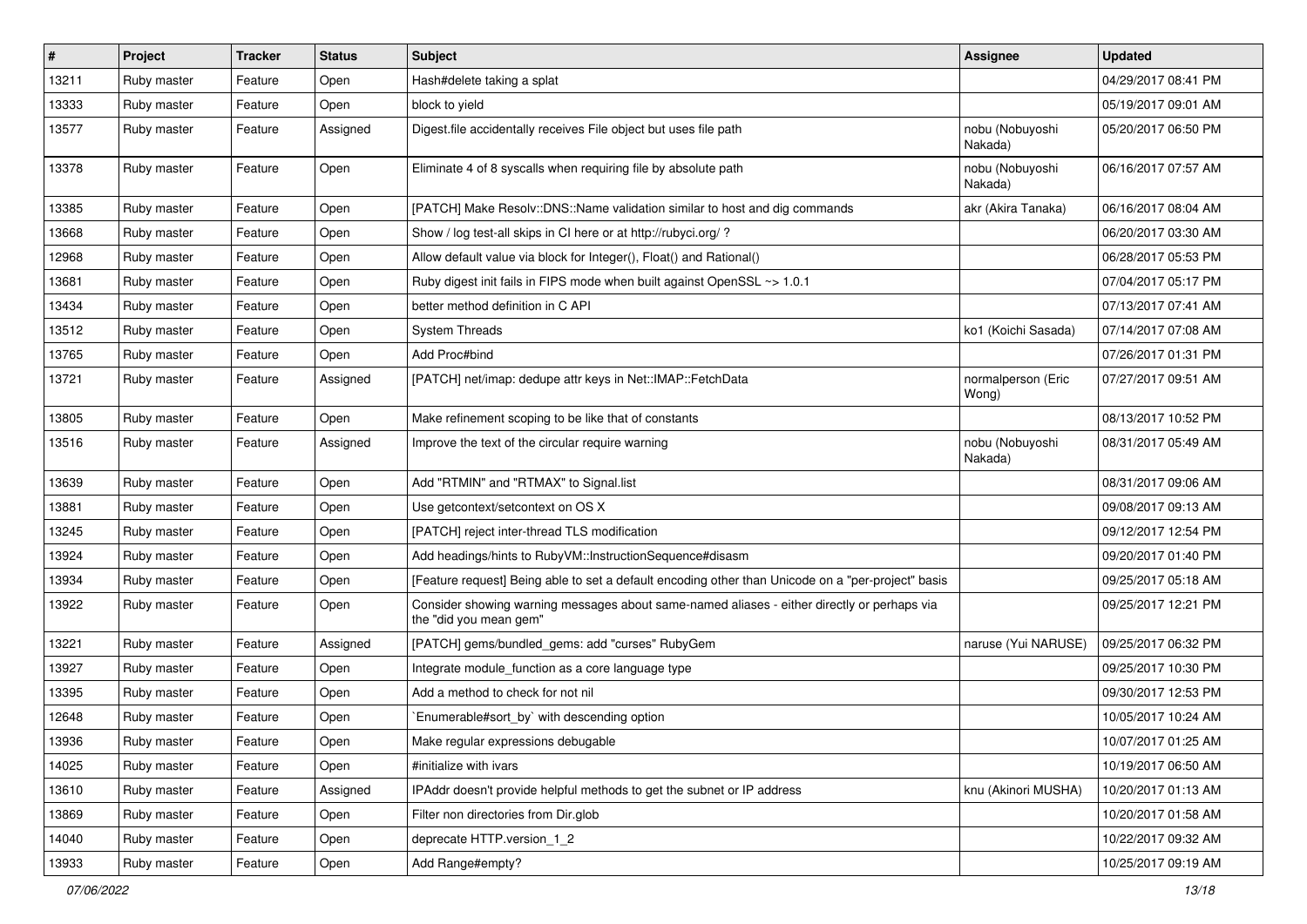| $\vert$ # | Project     | <b>Tracker</b> | <b>Status</b> | <b>Subject</b>                                                            | Assignee                          | <b>Updated</b>      |
|-----------|-------------|----------------|---------------|---------------------------------------------------------------------------|-----------------------------------|---------------------|
| 10183     | Ruby master | Feature        | Open          | An alternative name for method `class`                                    |                                   | 10/31/2017 11:42 AM |
| 14077     | Ruby master | Feature        | Open          | Add Encoding::FILESYSTEM and Encoding::LOCALE constants                   |                                   | 11/03/2017 09:31 PM |
| 14084     | Ruby master | Feature        | Open          | Introduce Enumerator#next?                                                |                                   | 11/06/2017 03:28 PM |
| 14079     | Ruby master | Feature        | Open          | Validate argument list without calling method                             |                                   | 11/07/2017 03:20 AM |
| 14092     | Ruby master | Feature        | Open          | Add extension key argument to Tempfile                                    |                                   | 11/08/2017 06:47 PM |
| 11955     | Ruby master | Feature        | Assigned      | Expose Object that Receives logs in Logger                                | sonots (Naotoshi Seo)             | 11/09/2017 11:35 AM |
| 14066     | Ruby master | Feature        | Assigned      | Add CAA DNS RR on Resolv                                                  | akr (Akira Tanaka)                | 11/10/2017 06:50 AM |
| 12700     | Ruby master | Feature        | Open          | regexg heredoc support                                                    |                                   | 11/24/2017 12:53 AM |
| 14128     | Ruby master | Feature        | Open          | Introduce Hash#delete default value                                       | matz (Yukihiro<br>Matsumoto)      | 11/25/2017 04:41 PM |
| 13763     | Ruby master | Feature        | Open          | Trigger "unused variable warning" for unused variables in parameter lists |                                   | 11/28/2017 04:49 AM |
| 13696     | Ruby master | Feature        | Open          | Add exchange and noreplace options to File.rename                         | Glass_saga (Masaki<br>Matsushita) | 12/01/2017 04:34 PM |
| 13124     | Ruby master | Feature        | Open          | Should #puts convert to external encoding?                                |                                   | 12/01/2017 06:45 PM |
| 14129     | Ruby master | Feature        | Open          | Feature Request: sockets - add support for recvmmsg                       |                                   | 12/12/2017 08:35 AM |
| 14052     | Ruby master | Feature        | Open          | Introduce SecureRandom.with_chars                                         |                                   | 12/12/2017 08:59 AM |
| 9992      | Ruby master | Feature        | Open          | Access Modifiers (Internal Interfaces)                                    |                                   | 12/18/2017 03:04 PM |
| 2324      | Ruby master | Feature        | Assigned      | Dir instance methods for relative path                                    | nobu (Nobuyoshi<br>Nakada)        | 12/25/2017 05:58 PM |
| 3608      | Ruby master | Feature        | Assigned      | Enhancing Pathname#each child to be lazy                                  | akr (Akira Tanaka)                | 12/25/2017 06:14 PM |
| 3731      | Ruby master | Feature        | Assigned      | Easier Embedding API for Ruby                                             | ko1 (Koichi Sasada)               | 12/25/2017 06:14 PM |
| 3953      | Ruby master | Feature        | Assigned      | TCPSocket / UDPSocket do not accept IPAddr objects.                       | knu (Akinori MUSHA)               | 12/25/2017 06:14 PM |
| 4247      | Ruby master | Feature        | Assigned      | New features for Array#sample, Array#choice                               | mame (Yusuke Endoh)               | 12/25/2017 06:14 PM |
| 4464      | Ruby master | Feature        | Assigned      | [PATCH] add Fcntl:: Flock object for easier use of POSIX file locks       | kosaki (Motohiro<br>KOSAKI)       | 12/25/2017 06:14 PM |
| 4514      | Ruby master | Feature        | Assigned      | #deep_clone and #deep_dup for Objects                                     | matz (Yukihiro<br>Matsumoto)      | 12/25/2017 06:14 PM |
| 4521      | Ruby master | Feature        | Assigned      | NoMethodError#message may take very long to execute                       | matz (Yukihiro<br>Matsumoto)      | 12/25/2017 06:14 PM |
| 4592      | Ruby master | Feature        | Assigned      | Tempfile0000000                                                           | matz (Yukihiro<br>Matsumoto)      | 12/25/2017 06:14 PM |
| 4818      | Ruby master | Feature        | Assigned      | Add method marshalable?                                                   | matz (Yukihiro<br>Matsumoto)      | 12/25/2017 06:15 PM |
| 4924      | Ruby master | Feature        | Assigned      | mkmf have header fails with C++ headers                                   | nobu (Nobuyoshi<br>Nakada)        | 12/25/2017 06:15 PM |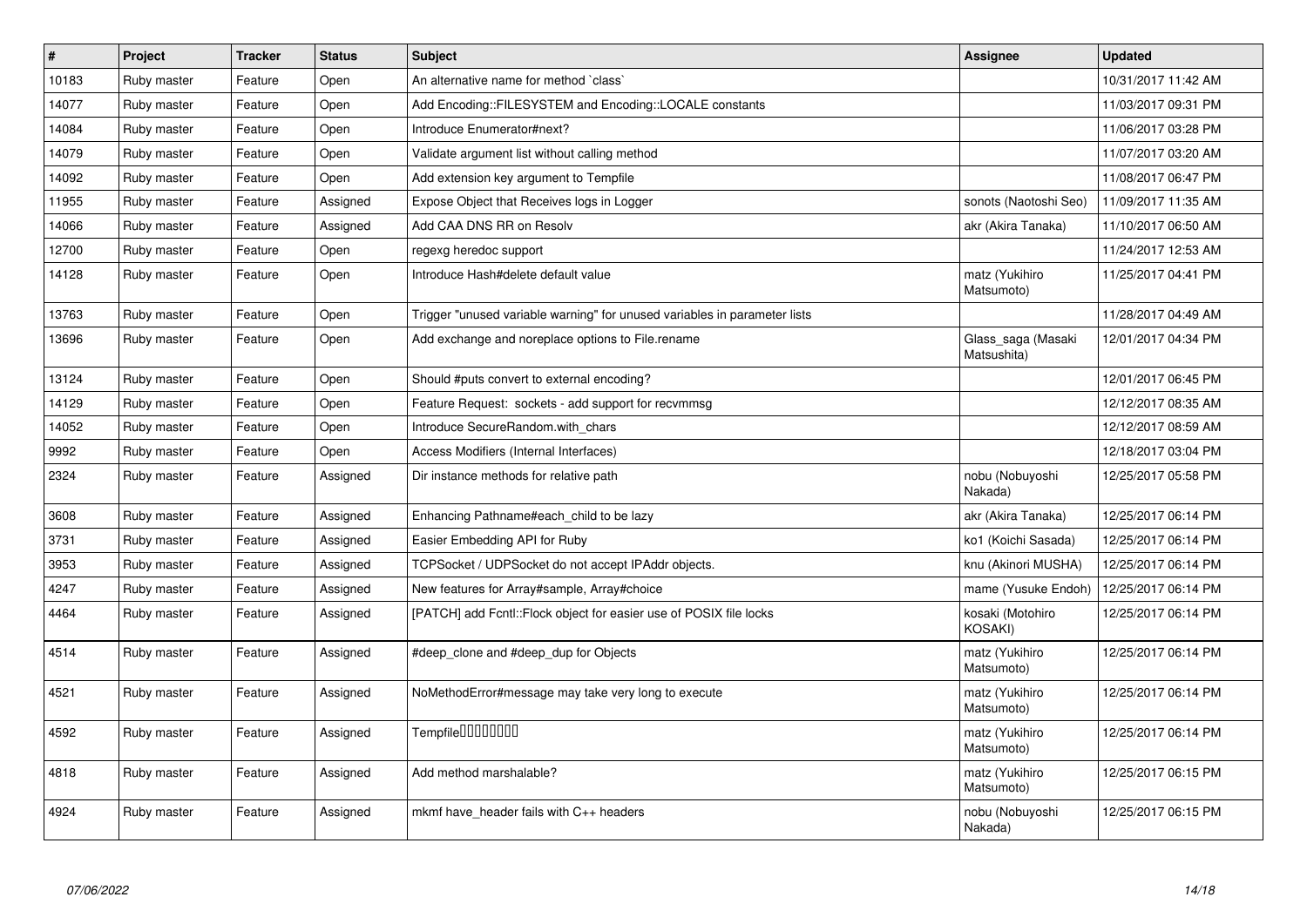| $\pmb{\#}$ | Project     | <b>Tracker</b> | <b>Status</b> | <b>Subject</b>                                                         | Assignee                     | <b>Updated</b>      |
|------------|-------------|----------------|---------------|------------------------------------------------------------------------|------------------------------|---------------------|
| 5064       | Ruby master | Feature        | Assigned      | HTTP user-agent class                                                  | matz (Yukihiro<br>Matsumoto) | 12/25/2017 06:15 PM |
| 5133       | Ruby master | Feature        | Assigned      | Array#unzip as an alias of Array#transpose                             | mrkn (Kenta Murata)          | 12/25/2017 06:15 PM |
| 5310       | Ruby master | Feature        | Assigned      | Integral objects                                                       | mrkn (Kenta Murata)          | 12/25/2017 06:15 PM |
| 5389       | Ruby master | Feature        | Assigned      | New method Enumerator#iterate                                          | matz (Yukihiro<br>Matsumoto) | 12/25/2017 06:15 PM |
| 5434       | Ruby master | Feature        | Assigned      | Allow per-class whitelisting of methods safe to expose through DRb     | seki (Masatoshi Seki)        | 12/25/2017 06:15 PM |
| 5445       | Ruby master | Feature        | Assigned      | Need RUBYOPT -r before ARGV -r                                         | matz (Yukihiro<br>Matsumoto) | 12/25/2017 06:15 PM |
| 5461       | Ruby master | Feature        | Assigned      | Add pipelining to Net::HTTP                                            | naruse (Yui NARUSE)          | 12/25/2017 06:15 PM |
| 5558       | Ruby master | Feature        | Assigned      | String#% strange arity errors                                          | matz (Yukihiro<br>Matsumoto) | 12/25/2017 06:15 PM |
| 5582       | Ruby master | Feature        | Assigned      | Allow clone of singleton methods on a BasicObject                      | matz (Yukihiro<br>Matsumoto) | 12/25/2017 06:15 PM |
| 5643       | Ruby master | Feature        | Assigned      | require/load options and binding option                                | matz (Yukihiro<br>Matsumoto) | 12/25/2017 06:15 PM |
| 5654       | Ruby master | Feature        | Assigned      | Introduce global lock to avoid concurrent require                      | nahi (Hiroshi<br>Nakamura)   | 12/25/2017 06:15 PM |
| 5741       | Ruby master | Feature        | Assigned      | Secure Erasure of Passwords                                            | matz (Yukihiro<br>Matsumoto) | 12/25/2017 06:15 PM |
| 5749       | Ruby master | Feature        | Assigned      | new method String#match_all needed                                     | matz (Yukihiro<br>Matsumoto) | 12/25/2017 06:15 PM |
| 5970       | Ruby master | Feature        | Assigned      | Add Enumerable#join with same semantics as Array#join                  | matz (Yukihiro<br>Matsumoto) | 12/25/2017 06:15 PM |
| 6277       | Ruby master | Feature        | Assigned      | Hash#convert key                                                       | matz (Yukihiro<br>Matsumoto) | 12/25/2017 06:15 PM |
| 6293       | Ruby master | Feature        | Assigned      | new queue / blocking queues                                            | matz (Yukihiro<br>Matsumoto) | 12/25/2017 06:15 PM |
| 6317       | Ruby master | Feature        | Assigned      |                                                                        | matz (Yukihiro<br>Matsumoto) | 12/25/2017 06:15 PM |
| 6337       | Ruby master | Feature        | Assigned      | FileUtils#sync                                                         | matz (Yukihiro<br>Matsumoto) | 12/25/2017 06:15 PM |
| 6354       | Ruby master | Feature        | Assigned      | Remove escape (break/return/redo/next support) from class/module scope | matz (Yukihiro<br>Matsumoto) | 12/25/2017 06:15 PM |
| 6376       | Ruby master | Feature        | Assigned      | Feature lookup and checking if feature is loaded                       | matz (Yukihiro<br>Matsumoto) | 12/25/2017 06:15 PM |
| 6413       | Ruby master | Feature        | Assigned      | Make Dir.entries default to Dir.entries(Dir.pwd)                       | matz (Yukihiro<br>Matsumoto) | 12/25/2017 06:15 PM |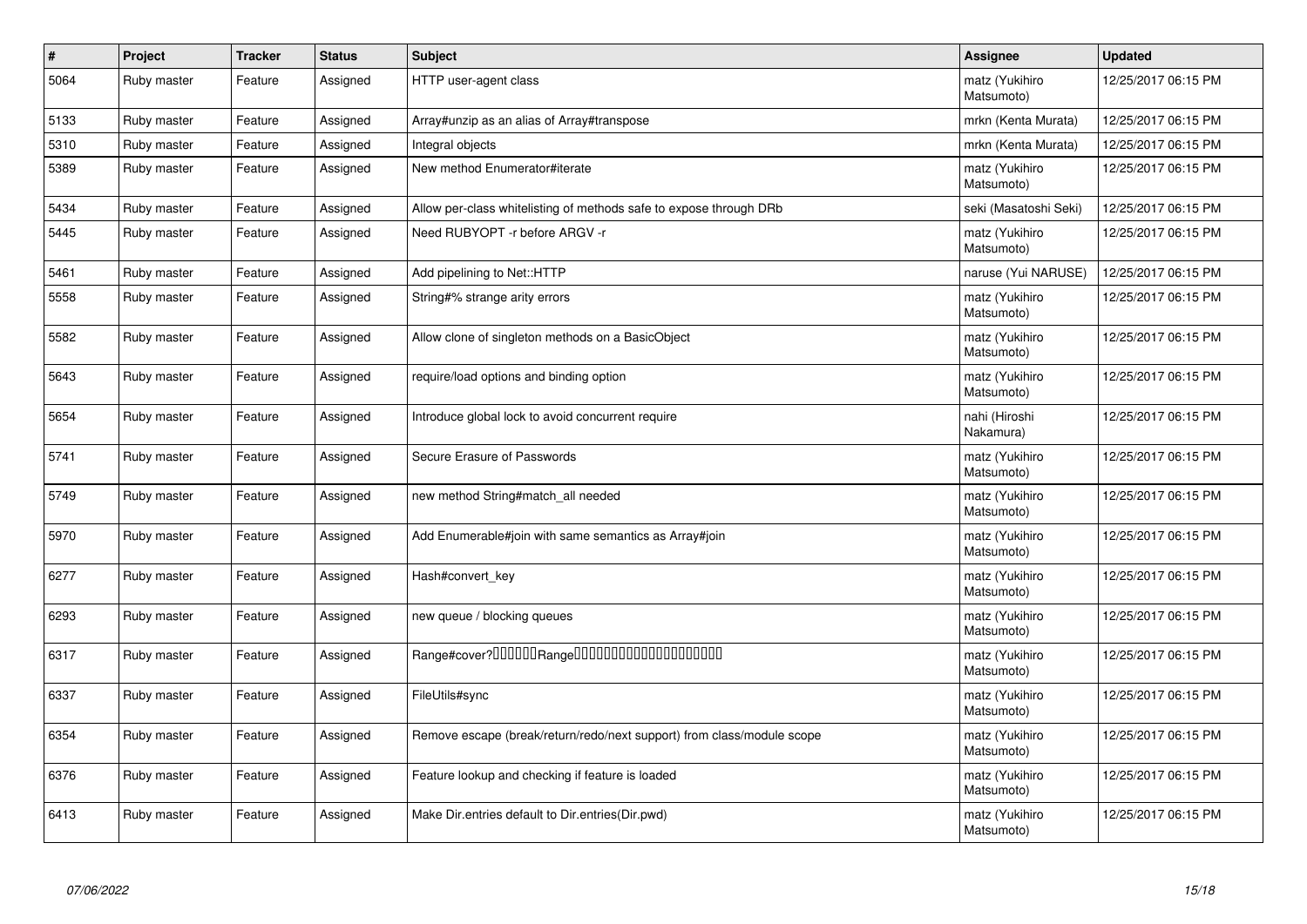| #    | Project     | <b>Tracker</b> | <b>Status</b> | <b>Subject</b>                                                                                   | Assignee                     | <b>Updated</b>      |
|------|-------------|----------------|---------------|--------------------------------------------------------------------------------------------------|------------------------------|---------------------|
| 6445 | Ruby master | Feature        | Assigned      | request for default length/position on string index                                              | matz (Yukihiro<br>Matsumoto) | 12/25/2017 06:15 PM |
| 6611 | Ruby master | Feature        | Assigned      | Comments requested on implementation of set_parse_func                                           | matz (Yukihiro<br>Matsumoto) | 12/25/2017 06:15 PM |
| 6613 | Ruby master | Feature        | Assigned      | VT RECORD, IRecordInfo Support in WIN32OLE                                                       | suke (Masaki Suketa)         | 12/25/2017 06:15 PM |
| 6641 | Ruby master | Feature        | Open          | Hash.auto constructor                                                                            | matz (Yukihiro<br>Matsumoto) | 12/25/2017 06:15 PM |
| 6648 | Ruby master | Feature        | Assigned      | Provide a standard API for retrieving all command-line flags passed to Ruby                      | matz (Yukihiro<br>Matsumoto) | 12/25/2017 06:15 PM |
| 6671 | Ruby master | Feature        | Assigned      | File.split_all and File.split_root                                                               | matz (Yukihiro<br>Matsumoto) | 12/25/2017 06:15 PM |
| 6682 | Ruby master | Feature        | Assigned      | Add a method to return an instance attached by a singleton class                                 | shyouhei (Shyouhei<br>Urabe) | 12/25/2017 06:15 PM |
| 6687 | Ruby master | Feature        | Open          | Enumerable#with                                                                                  |                              | 12/25/2017 06:15 PM |
| 6694 | Ruby master | Feature        | Assigned      | Thread.new without block.                                                                        | ko1 (Koichi Sasada)          | 12/25/2017 06:15 PM |
| 6695 | Ruby master | Feature        | Assigned      | Configuration for Thread/Fiber creation                                                          | ko1 (Koichi Sasada)          | 12/25/2017 06:15 PM |
| 6758 | Ruby master | Feature        | Open          | Object#sequence                                                                                  |                              | 12/25/2017 06:15 PM |
| 6802 | Ruby master | Feature        | Assigned      | String#scan should have equivalent yielding MatchData                                            | matz (Yukihiro<br>Matsumoto) | 12/25/2017 06:15 PM |
| 6811 | Ruby master | Feature        | Assigned      | File, Dir and FileUtils should have bang-versions of singleton methods that fails silently       | matz (Yukihiro<br>Matsumoto) | 12/25/2017 06:15 PM |
| 6817 | Ruby master | Feature        | Open          | Partial application                                                                              | matz (Yukihiro<br>Matsumoto) | 12/25/2017 06:15 PM |
| 6857 | Ruby master | Feature        | Assigned      | bigdecimal/math BigMath.E/BigMath.exp R. P. Feynman inspired optimization                        | mrkn (Kenta Murata)          | 12/25/2017 06:15 PM |
| 6973 | Ruby master | Feature        | Assigned      | Add an #integral? method to Numeric to test for whole-number values                              | mrkn (Kenta Murata)          | 12/25/2017 06:15 PM |
| 7060 | Ruby master | Feature        | Open          | Broaden support for chmod                                                                        |                              | 12/25/2017 06:15 PM |
| 7082 | Ruby master | Feature        | Open          | Process. kill 0 in windows can return spurious success                                           |                              | 12/25/2017 06:15 PM |
| 7086 | Ruby master | Feature        | Assigned      | ConditionVariable#wait has meaningless return value                                              | kosaki (Motohiro<br>KOSAKI)  | 12/25/2017 06:15 PM |
| 7087 | Ruby master | Feature        | Assigned      | ::ConditionVariable#wait does not work with Monitor because Monitor#sleep does not exist         | matz (Yukihiro<br>Matsumoto) | 12/25/2017 06:15 PM |
| 7106 | Ruby master | Feature        | Open          | FileUtils.touch should allow touching the symlink itself rather than the file the link points to |                              | 12/25/2017 06:15 PM |
| 7121 | Ruby master | Feature        | Assigned      | Extending the use of `require'                                                                   | matz (Yukihiro<br>Matsumoto) | 12/25/2017 06:15 PM |
| 7132 | Ruby master | Feature        | Assigned      | Alternation between named / ordered method arguments and aliases for method arguments.           | matz (Yukihiro<br>Matsumoto) | 12/25/2017 06:15 PM |
| 7149 | Ruby master | Feature        | Open          | Constant magic for everyone.                                                                     | matz (Yukihiro<br>Matsumoto) | 12/25/2017 06:15 PM |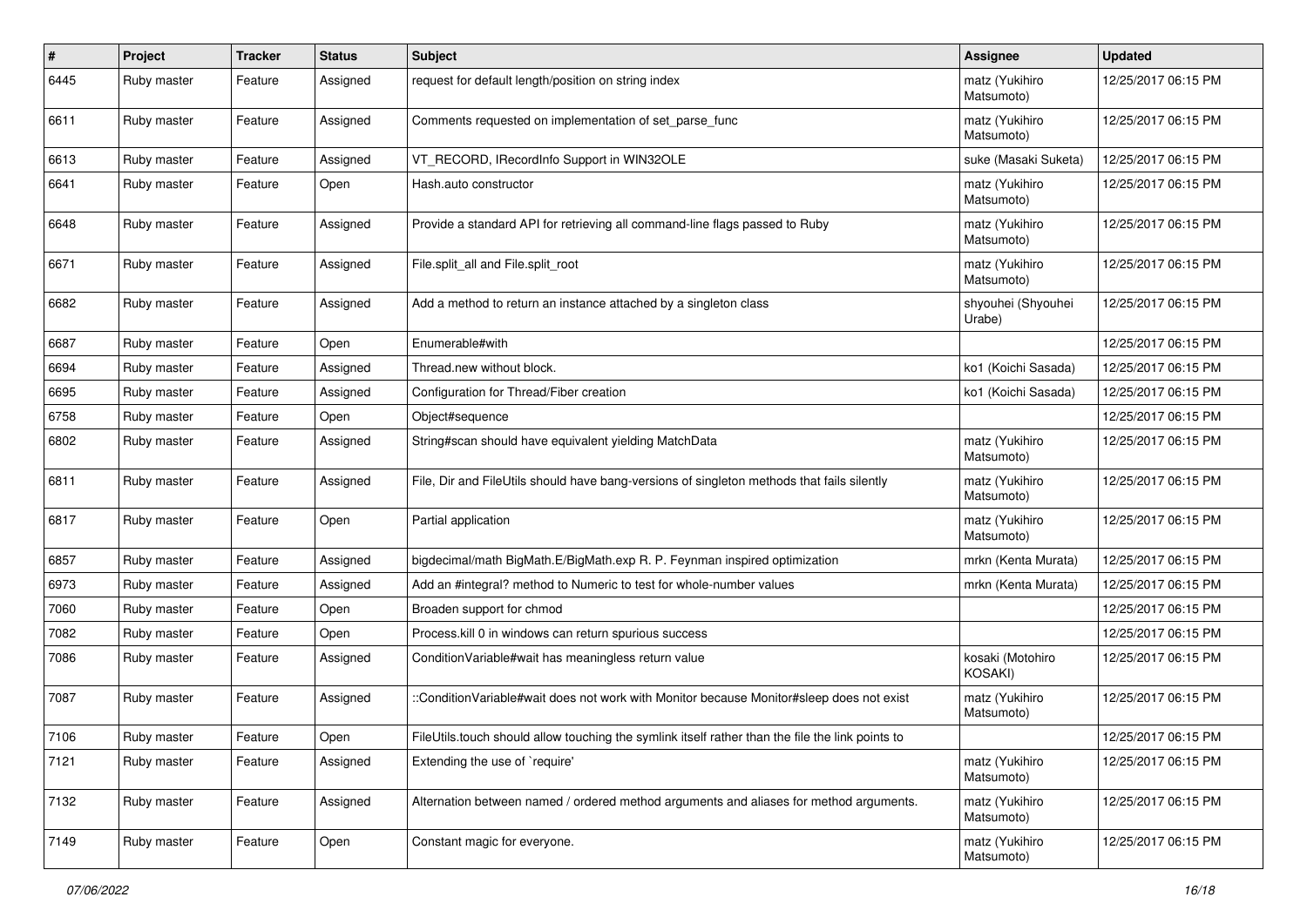| $\vert$ # | Project     | <b>Tracker</b> | <b>Status</b> | Subject                                                                                  | <b>Assignee</b>                       | <b>Updated</b>      |
|-----------|-------------|----------------|---------------|------------------------------------------------------------------------------------------|---------------------------------------|---------------------|
| 7250      | Ruby master | Feature        | Open          | A mechanism to include at once both instance-level and class-level methods from a module |                                       | 12/25/2017 06:15 PM |
| 7321      | Ruby master | Feature        | Assigned      | Newton.#nsolve 00 2 0000000000                                                           | mrkn (Kenta Murata)                   | 12/25/2017 06:15 PM |
| 7340      | Ruby master | Feature        | Open          | 'each_with' or 'into' alias for 'each_with_object'                                       |                                       | 12/25/2017 06:15 PM |
| 7341      | Ruby master | Feature        | Open          | Enumerable#associate                                                                     |                                       | 12/25/2017 06:15 PM |
| 7349      | Ruby master | Feature        | Assigned      | Struct#inspect needs more meaningful output                                              | matz (Yukihiro<br>Matsumoto)          | 12/25/2017 06:15 PM |
| 7362      | Ruby master | Feature        | Assigned      | Adding Pathname#start_with?                                                              | akr (Akira Tanaka)                    | 12/25/2017 06:15 PM |
| 7377      | Ruby master | Feature        | Open          | #indetical? as an alias for #equal?                                                      | matz (Yukihiro<br>Matsumoto)          | 12/25/2017 06:15 PM |
| 7384      | Ruby master | Feature        | Open          | Rename #each_with_object to #each_with                                                   |                                       | 12/25/2017 06:15 PM |
| 7436      | Ruby master | Feature        | Assigned      | Allow for a "granularity" flag for backtrace_locations                                   | matz (Yukihiro<br>Matsumoto)          | 12/25/2017 06:15 PM |
| 7444      | Ruby master | Feature        | Open          | Array#product_set                                                                        | matz (Yukihiro<br>Matsumoto)          | 12/25/2017 06:15 PM |
| 7488      | Ruby master | Feature        | Assigned      | Receiving object_id in object creation probes                                            | tenderlovemaking<br>(Aaron Patterson) | 12/25/2017 06:15 PM |
| 7503      | Ruby master | Feature        | Assigned      | make timeout.rb async-interrupt safe by default                                          | matz (Yukihiro<br>Matsumoto)          | 12/25/2017 06:15 PM |
| 7532      | Ruby master | Feature        | Assigned      | Hardcoded compiler location                                                              | nobu (Nobuyoshi<br>Nakada)            | 12/25/2017 06:15 PM |
| 7548      | Ruby master | Feature        | Open          | Load and Require Callbacks                                                               | matz (Yukihiro<br>Matsumoto)          | 12/25/2017 06:15 PM |
| 7604      | Ruby master | Feature        | Open          | Make === comparison operator ability to delegate comparison to an argument               | matz (Yukihiro<br>Matsumoto)          | 12/25/2017 06:15 PM |
| 7611      | Ruby master | Feature        | Open          | Focal method for all loads/requires                                                      | matz (Yukihiro<br>Matsumoto)          | 12/25/2017 06:15 PM |
| 7614      | Ruby master | Feature        | Open          | alias_accessor                                                                           | matz (Yukihiro<br>Matsumoto)          | 12/25/2017 06:15 PM |
| 7654      | Ruby master | Feature        | Open          | Add optional code block to IO::readlines                                                 | matz (Yukihiro<br>Matsumoto)          | 12/25/2017 06:15 PM |
| 7657      | Ruby master | Feature        | Open          | Array#& doesn't accept Enumerables                                                       | matz (Yukihiro<br>Matsumoto)          | 12/25/2017 06:15 PM |
| 7704      | Ruby master | Feature        | Open          | Add a list of enabled (experimental) language features.                                  | matz (Yukihiro<br>Matsumoto)          | 12/25/2017 06:15 PM |
| 7708      | Ruby master | Feature        | Open          | support for patches list                                                                 |                                       | 12/25/2017 06:15 PM |
| 7739      | Ruby master | Feature        | Assigned      | Define Hash#  as Hash#reverse_merge in Rails                                             | matz (Yukihiro<br>Matsumoto)          | 12/25/2017 06:15 PM |
| 7745      | Ruby master | Feature        | Open          | lib/observer.rb: Observers are compared by identity                                      | nobu (Nobuyoshi<br>Nakada)            | 12/25/2017 06:15 PM |